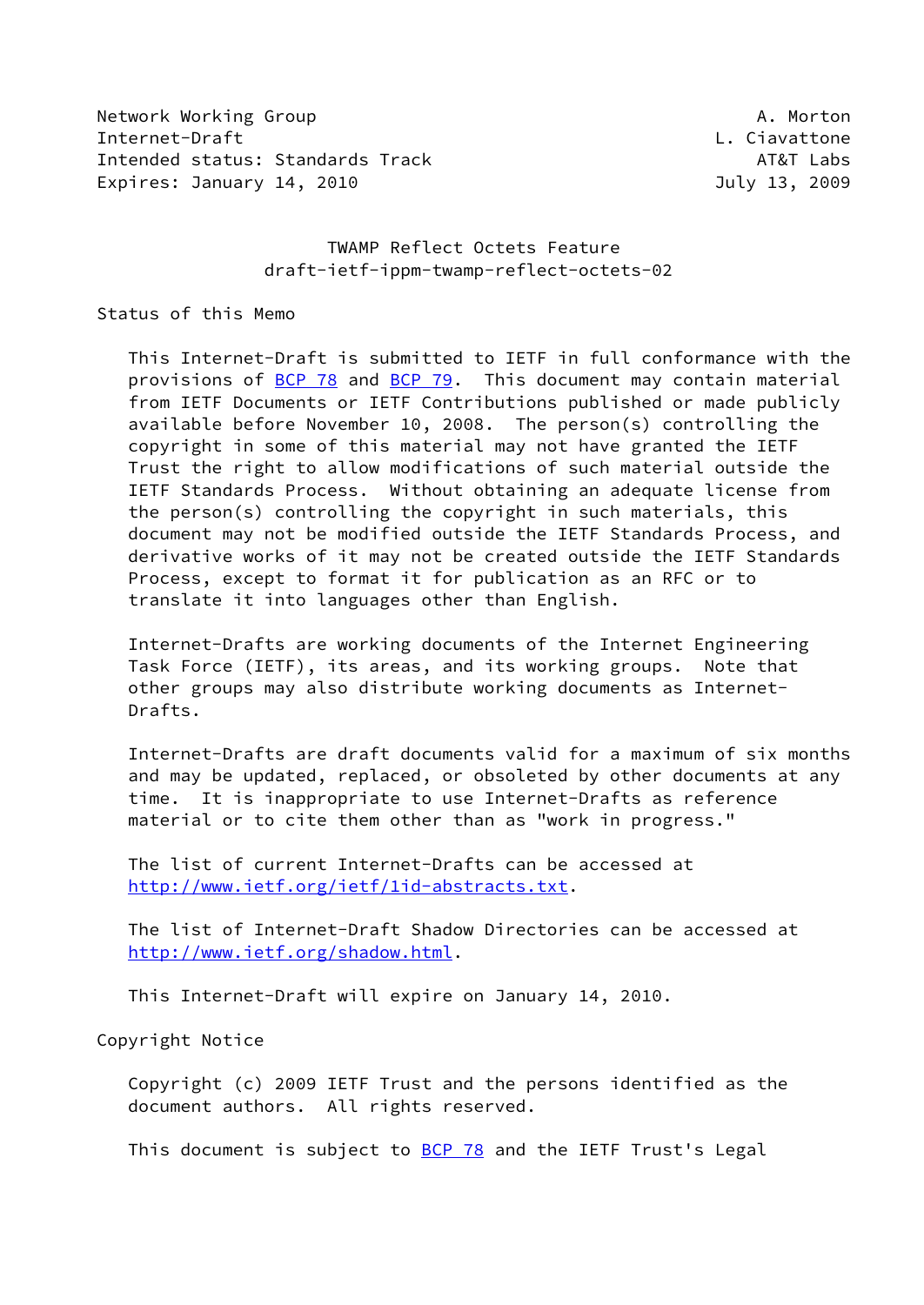| Internet-Draft | TWAMP Reflect Octets | July 2009 |
|----------------|----------------------|-----------|
|----------------|----------------------|-----------|

 Provisions Relating to IETF Documents in effect on the date of publication of this document [\(http://trustee.ietf.org/license-info](http://trustee.ietf.org/license-info)). Please review these documents carefully, as they describe your rights and restrictions with respect to this document.

#### Abstract

 The IETF has completed its work on the core specification of TWAMP the Two-Way Active Measurement Protocol. This memo describes a new feature for TWAMP: an optional capability where the responder host returns some of the command octets or padding octets to the controller, and/or ensures that the same test packet sizes are used in both directions.

#### Requirements Language

 The key words "MUST", "MUST NOT", "REQUIRED", "SHALL", "SHALL NOT", "SHOULD", "SHOULD NOT", "RECOMMENDED", "MAY", and "OPTIONAL" in this document are to be interpreted as described in [RFC 2119 \[RFC2119](https://datatracker.ietf.org/doc/pdf/rfc2119)].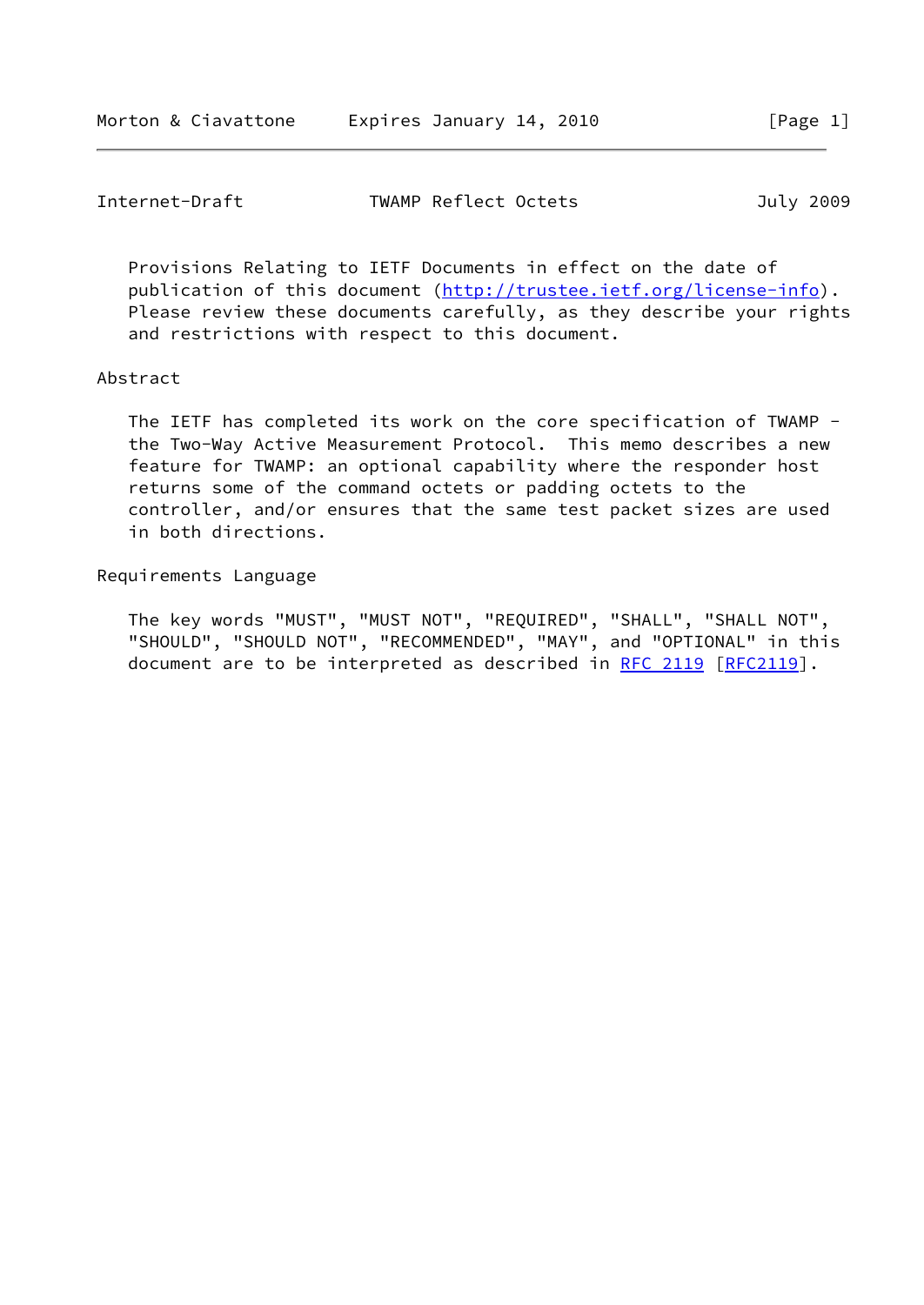|  | Morton & Ciavattone | Expi |
|--|---------------------|------|
|--|---------------------|------|

 $x$ pires January 14, 2010  $\qquad \qquad \qquad$  [Page 2]

| Internet-Draft | TWAMP Reflect Octets | July 2009 |
|----------------|----------------------|-----------|

# Table of Contents

| 1.                                                        |   |
|-----------------------------------------------------------|---|
| 2.                                                        |   |
| 3.                                                        |   |
| Connection Setup with Reflect Padding Feature $5$<br>3.1. |   |
| Request-TW-Session Packet Format<br>3.2.                  | 6 |
| 3.3. Accept Session Packet Format 8                       |   |
| $3.4$ . Additional considerations 8                       |   |
|                                                           |   |
|                                                           |   |
|                                                           |   |
| 4.1.2. Packet Formats and Contents 9                      |   |
| $\underline{4.1.3}$ . Padding Truncation 11               |   |
|                                                           |   |
| 4.2.1. Packet Format and Contents 12                      |   |
| 4.2.2. Padding Truncation 13                              |   |
| $\overline{5}$ .                                          |   |
| Security Considerations 16<br>6.                          |   |
| 7.                                                        |   |
| Registry Specification 17<br>7.1.                         |   |
| 7.2.                                                      |   |
|                                                           |   |
| 7.4.                                                      |   |
| 8.                                                        |   |
| 9.                                                        |   |
|                                                           |   |
| 9.1.                                                      |   |
| Informative References 18<br>9.2.                         |   |
|                                                           |   |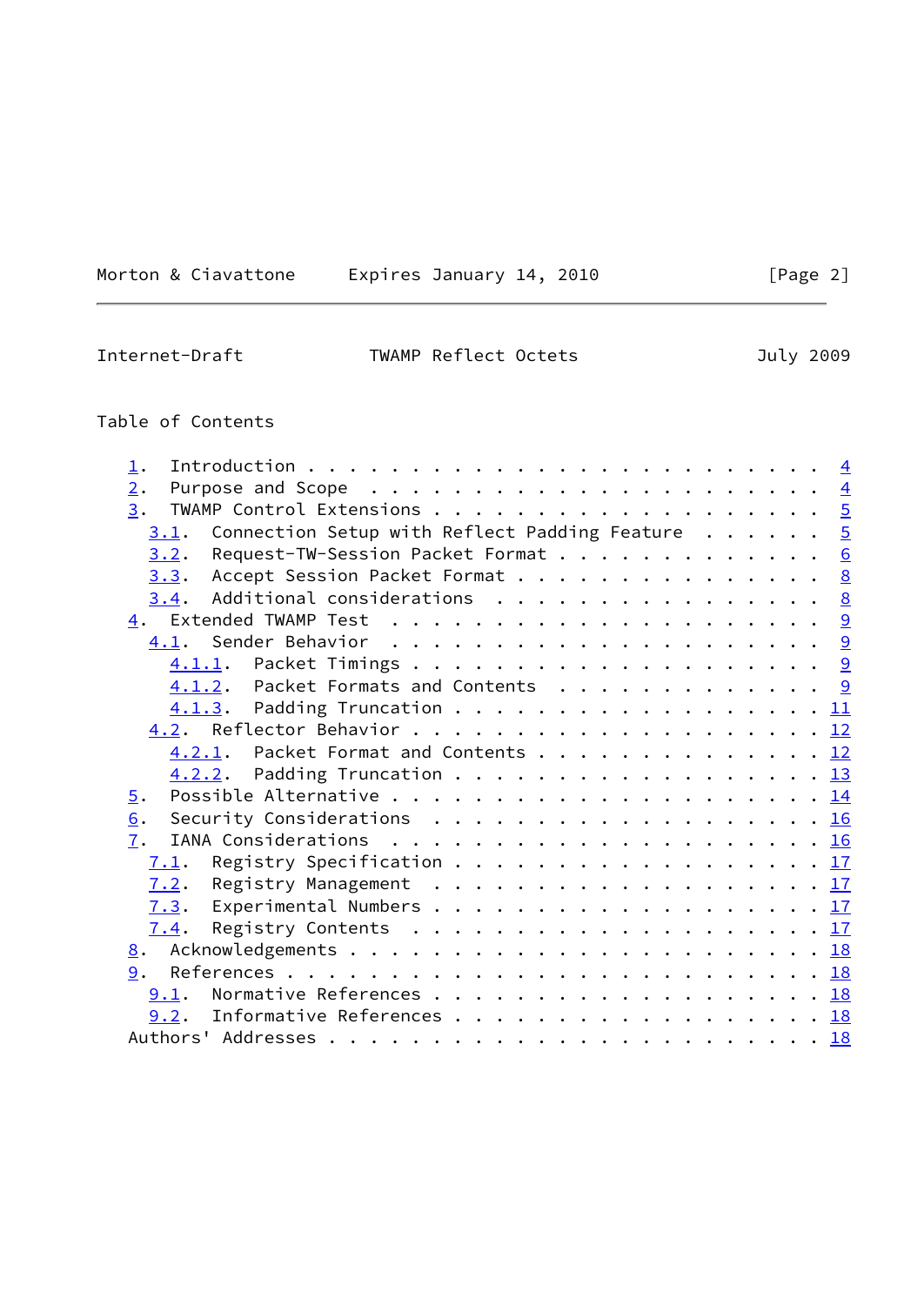Morton & Ciavattone Expires January 14, 2010 [Page 3]

<span id="page-3-1"></span>

Internet-Draft TWAMP Reflect Octets July 2009

# <span id="page-3-0"></span>[1](#page-3-0). Introduction

 The IETF has completed its work on the core specification of TWAMP - the Two-Way Active Measurement Protocol [\[RFC5357](https://datatracker.ietf.org/doc/pdf/rfc5357)]. TWAMP is an extension of the One-way Active Measurement Protocol, OWAMP [\[RFC4656](https://datatracker.ietf.org/doc/pdf/rfc4656)]. The TWAMP specification gathered wide review as it approached completion, and the by-products were several recommendations for new features in TWAMP. There are a growing number TWAMP implementations at present, and wide-spread usage is expected. There are even devices that are designed to test implementations for protocol compliance.

 This memo describes a new feature for TWAMP. This feature adds the OPTIONAL capability for the responder host to return a limited number of unassigned (padding) octets to the Control-Client or Session- Sender entities. With this capability, the Control-Client or Session-Sender can embed octets of information it deems useful and have the assurance that the corresponding reply/test packet will contain that information when it is reflected and returned (by the Server or Session-Reflector. The feature also adds the Session- Reflector capability to assure that reflected test packets SHALL have their padding octets truncated, so that TWAMP-Test protocol uses the same packet size in both directions of transmission.

<span id="page-3-2"></span> The relationship between this memo and TWAMP is intended to be an update to [[RFC5357](https://datatracker.ietf.org/doc/pdf/rfc5357)] when published.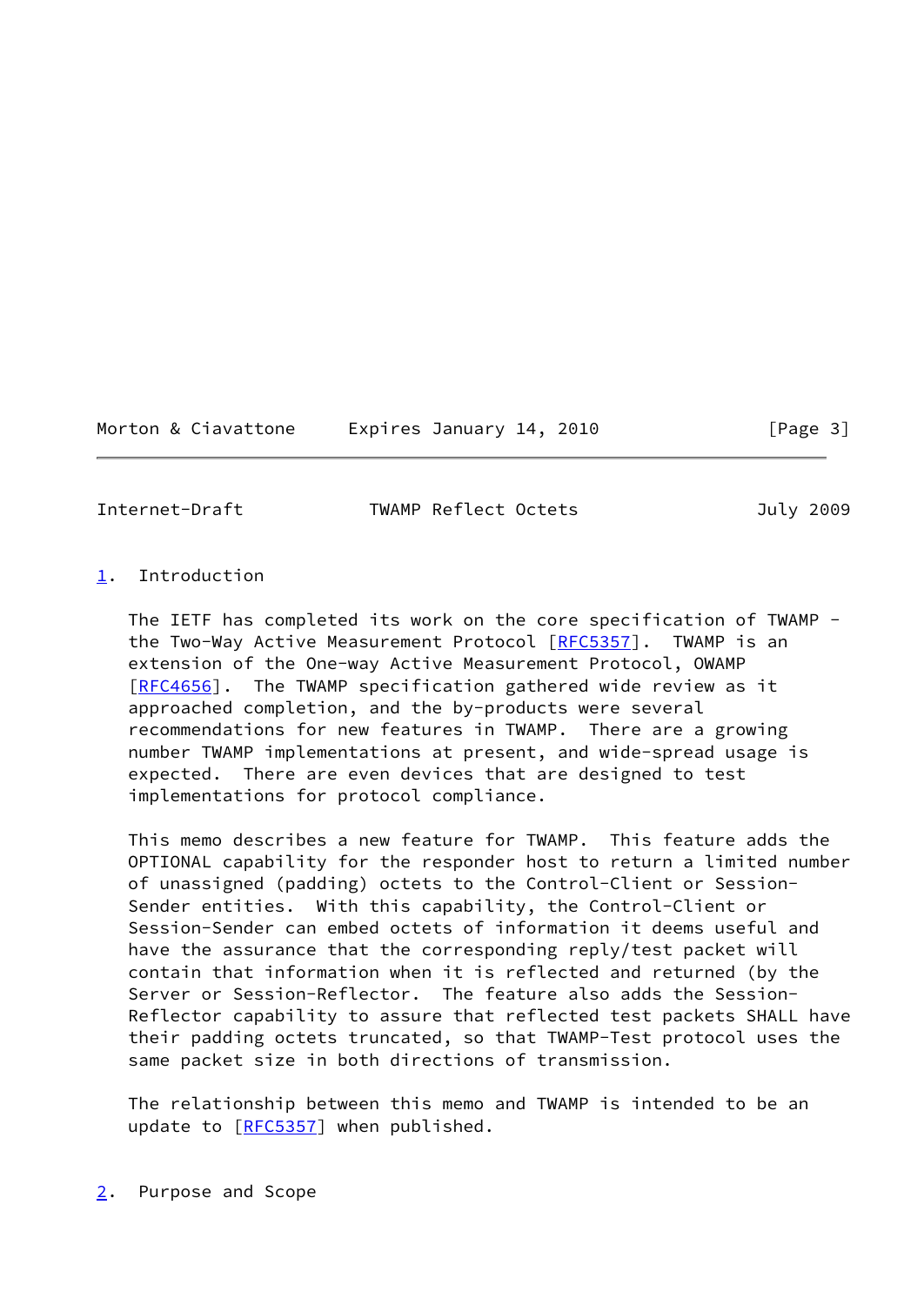The purpose of this memo is to describe a new feature for TWAMP [\[RFC5357](https://datatracker.ietf.org/doc/pdf/rfc5357)]. The feature enhances the TWAMP responder's capabilities to perform simple operations on control and test packets: the reflection of octets or padding and the guaranteed truncation of padding to compensate for the different sizes of TWAMP fields in the test packets. Motivations include permitting the controller host to tag packets with an index for simplified identification, and/or assert that the same size test packets MUST be used in each direction.

 The scope of the memo is currently limited to specifications of the following feature:

 o Extension of the modes of operation through assignment of new values in the Mode Field (see section [3.1 \[RFC4656\]](https://datatracker.ietf.org/doc/pdf/rfc4656#section-3.1) for the format of the Server Greeting message), while retaining backward compatibility with the core TWAMP [\[RFC5357](https://datatracker.ietf.org/doc/pdf/rfc5357)] implementations. These two values identify the ability of the Server/

| Morton & Ciavattone | Expires January 14, 2010 | [Page 4] |
|---------------------|--------------------------|----------|
|---------------------|--------------------------|----------|

<span id="page-4-1"></span>Internet-Draft TWAMP Reflect Octets July 2009

 Session-Reflector to reflect specific octets back to the Client/ Session-Sender, and/or to truncate padding octets and ensure that TWAMP-Test protocol uses the same packet size in both directions.

<span id="page-4-0"></span>[3](#page-4-0). TWAMP Control Extensions

 TWAMP-Control protocol [\[RFC5357](https://datatracker.ietf.org/doc/pdf/rfc5357)] uses the Modes Field to identify and select specific communication capabilities, and this field is a recognized extension mechanism. The following sections describe one such extension.

<span id="page-4-2"></span>[3.1](#page-4-2). Connection Setup with Reflect Padding Feature

 TWAMP connection establishment follows the procedure defined in section [3.1 of \[RFC4656\]](https://datatracker.ietf.org/doc/pdf/rfc4656#section-3.1) and section [3.1 of \[RFC5357\]](https://datatracker.ietf.org/doc/pdf/rfc5357#section-3.1). The new feature requires two new bit positions (and values) to identify the ability of the Server/Session-Reflector to reflect specific octets back to the Control-Client/Session-Sender, and to truncate padding octets when required. With this added feature, the complete set of TWAMP Modes Field bit positions and values would be as follows: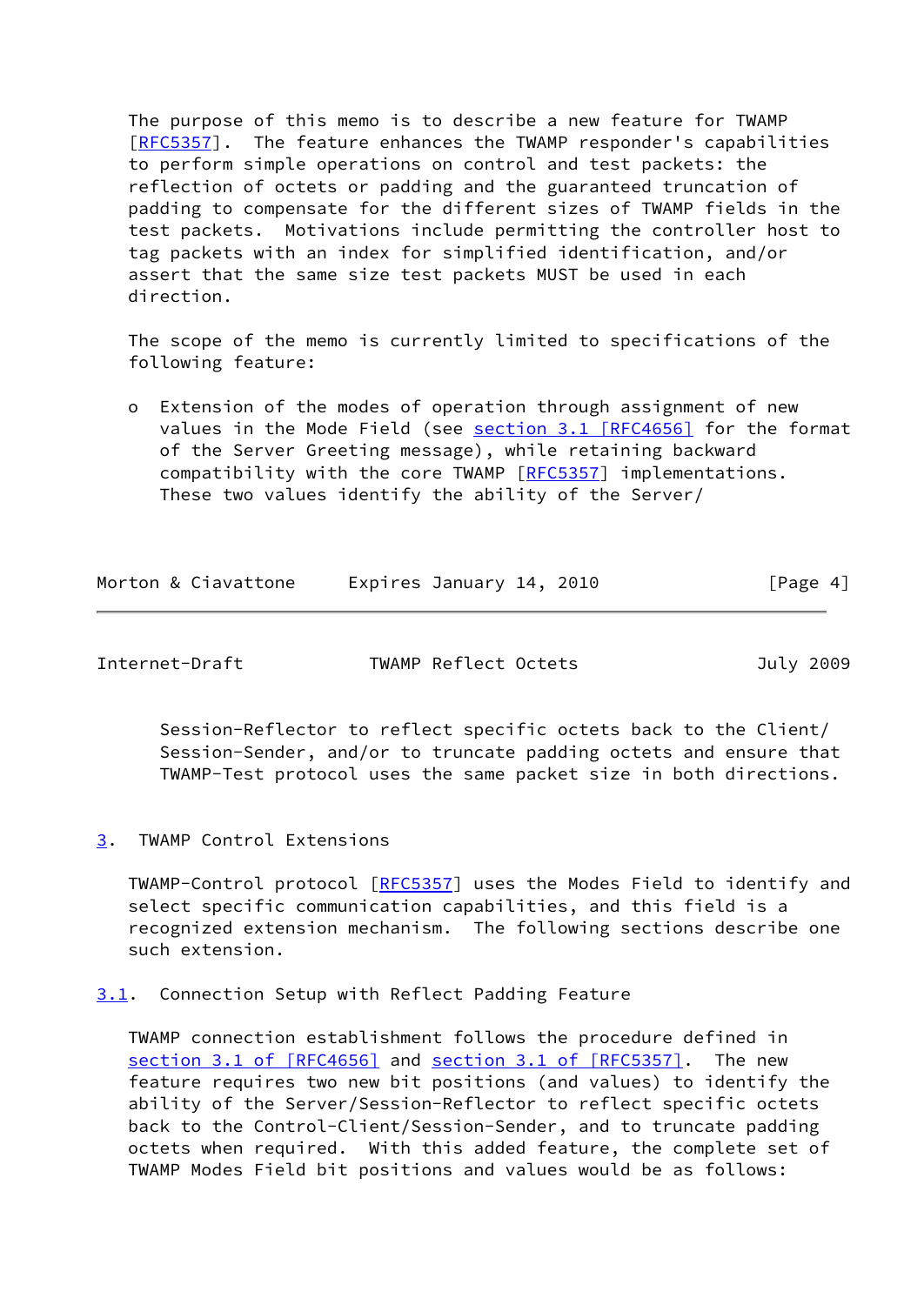| Value<br>0     | Description<br>Reserved        | Reference/Explanation     |
|----------------|--------------------------------|---------------------------|
|                | Unauthenticated                | RFC4656, Section 3.1      |
| $\mathfrak{D}$ | Authenticated                  | RFC4656, Section 3.1      |
| 4              | Encrypted                      | RFC4656, Section 3.1      |
| 8              | Unauth. TEST protocol,         | draft-ietf-more-twamp (3) |
|                | Encrypted CONTROL              |                           |
| <b>XXX</b>     | Reflect Octets<br>Capability   | new bit position (X)      |
| <b>YYY</b>     | Truncate Padding<br>Capability | new bit position (Y)      |

 In the original OWAMP Modes Field, setting bit positions 0, 1 or 2 indicated the security mode of the Control protocol, and the Test protocol inherited the same mode (see section [4 of \[RFC4656\]](https://datatracker.ietf.org/doc/pdf/rfc4656#section-4)). In the memo [\[I-D.ietf-ippm-more-twamp](#page-19-4)], bit position 3 allows unauthenticated TWAMP Test protocol to be used with encryption on the TWAMP-Control protocol.

 The Server sets one or both of the new bit positions (X and Y) in the Modes Field of the Server Greeting message to indicate its capabilities and willingness to operate in these modes if desired. >>>IANA: change X and Y to the assigned values <<<

| Morton & Ciavattone | Expires January 14, 2010 | [Page 5] |
|---------------------|--------------------------|----------|
|                     |                          |          |

<span id="page-5-1"></span>Internet-Draft TWAMP Reflect Octets July 2009

 If the Control-Client intends to operate all test sessions invoked with this control connection using one or both of the new modes, it MUST set the Modes Field bit corresponding to that function in the Setup Response message.

<span id="page-5-0"></span>[3.2](#page-5-0). Request-TW-Session Packet Format

 The bits designated for the Reflect Octets feature in the Request-TW- Session command are as shown in the packet format below.

0 1 2 3 0 1 2 3 4 5 6 7 8 9 0 1 2 3 4 5 6 7 8 9 0 1 2 3 4 5 6 7 8 9 0 1 +-+-+-+-+-+-+-+-+-+-+-+-+-+-+-+-+-+-+-+-+-+-+-+-+-+-+-+-+-+-+-+-+ | MBZ | IPVN | Conf-Sender | Conf-Receiver | +-+-+-+-+-+-+-+-+-+-+-+-+-+-+-+-+-+-+-+-+-+-+-+-+-+-+-+-+-+-+-+-+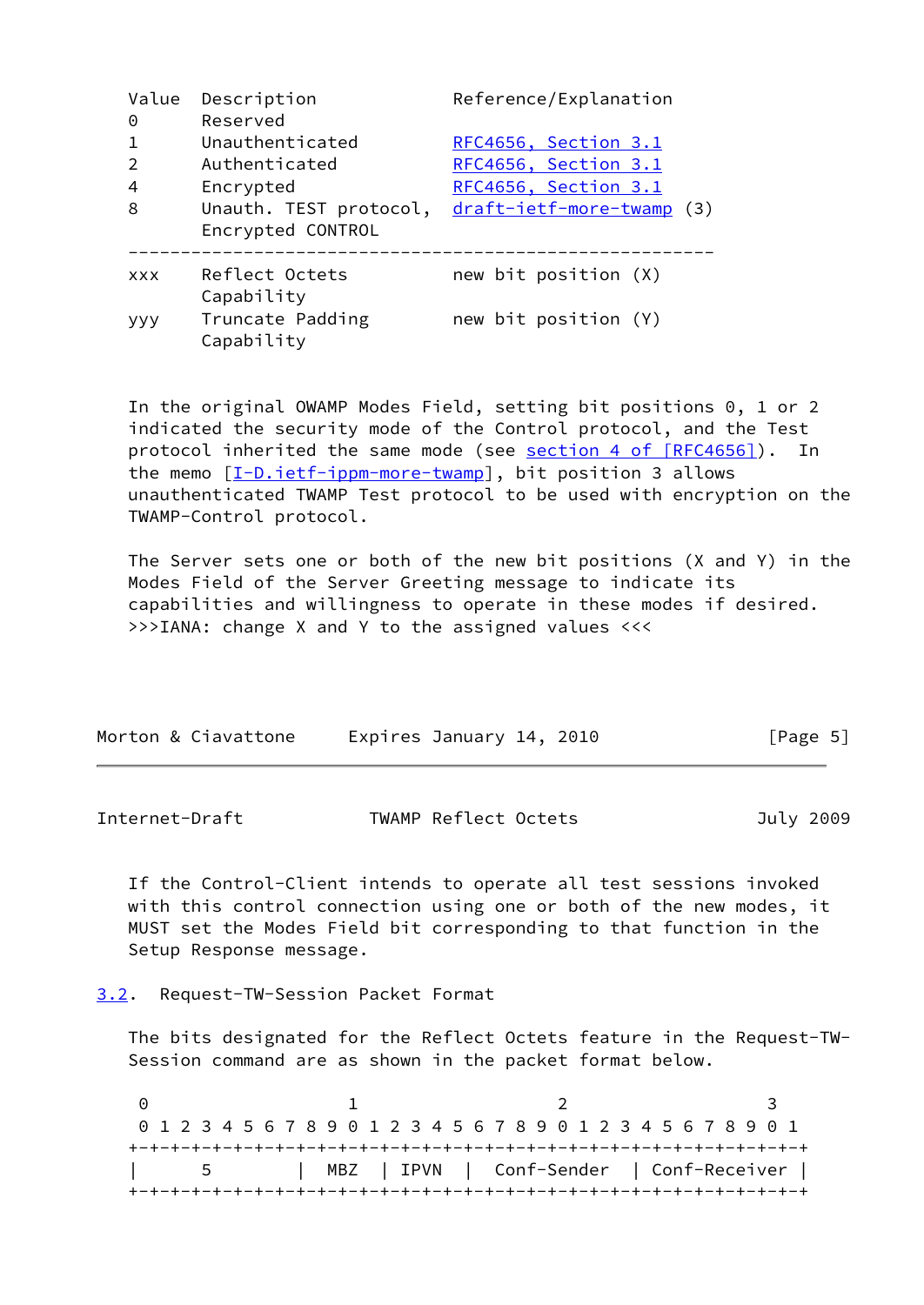Number of Schedule Slots +-+-+-+-+-+-+-+-+-+-+-+-+-+-+-+-+-+-+-+-+-+-+-+-+-+-+-+-+-+-+-+-+ . . ... Many fields (66 octets) not shown ... . . . . +-+-+-+-+-+-+-+-+-+-+-+-+-+-+-+-+-+-+-+-+-+-+-+-+-+-+-+-+-+-+-+-+ Padding Length +-+-+-+-+-+-+-+-+-+-+-+-+-+-+-+-+-+-+-+-+-+-+-+-+-+-+-+-+-+-+-+-+ Start Time, (8 octets) | | +-+-+-+-+-+-+-+-+-+-+-+-+-+-+-+-+-+-+-+-+-+-+-+-+-+-+-+-+-+-+-+-+ | Timeout, (8 octets) | | | +-+-+-+-+-+-+-+-+-+-+-+-+-+-+-+-+-+-+-+-+-+-+-+-+-+-+-+-+-+-+-+-+ | Type-P Descriptor | +-+-+-+-+-+-+-+-+-+-+-+-+-+-+-+-+-+-+-+-+-+-+-+-+-+-+-+-+-+-+-+-+ Octets to be reflected | Length of padding to reflect | +-+-+-+-+-+-+-+-+-+-+-+-+-+-+-+-+-+-+-+-+-+-+-+-+-+-+-+-+-+-+-+-+ MBZ (4 octets) +-+-+-+-+-+-+-+-+-+-+-+-+-+-+-+-+-+-+-+-+-+-+-+-+-+-+-+-+-+-+-+-+ | | HMAC (16 octets) | | | | +-+-+-+-+-+-+-+-+-+-+-+-+-+-+-+-+-+-+-+-+-+-+-+-+-+-+-+-+-+-+-+-+

 The "Padding Length" Field \*continues\* to specify the number of padding octets that the Session-Sender will append to ALL TWAMP-Test packets associated with this test session. See below for considerations on the minimum length of the padding octets, especially when complying with the options described in this memo, following the definitions of the two new fields that follow the

| Morton & Ciavattone | Expires January 14, 2010 | [Page 6] |
|---------------------|--------------------------|----------|
|---------------------|--------------------------|----------|

Internet-Draft TWAMP Reflect Octets July 2009

Type-P Descriptor.

 Note that the number of padding octets appended to the Session- Reflector's test packet depends on support for the OPTIONAL Truncate Padding mode, or the RECOMMENDED truncation process in TWAMP [section](https://datatracker.ietf.org/doc/pdf/rfc5357#section-4.2.1) [4.2.1 \[RFC5357\]](https://datatracker.ietf.org/doc/pdf/rfc5357#section-4.2.1).

The "Octets to be reflected" Field SHALL be 2 octets long, as shown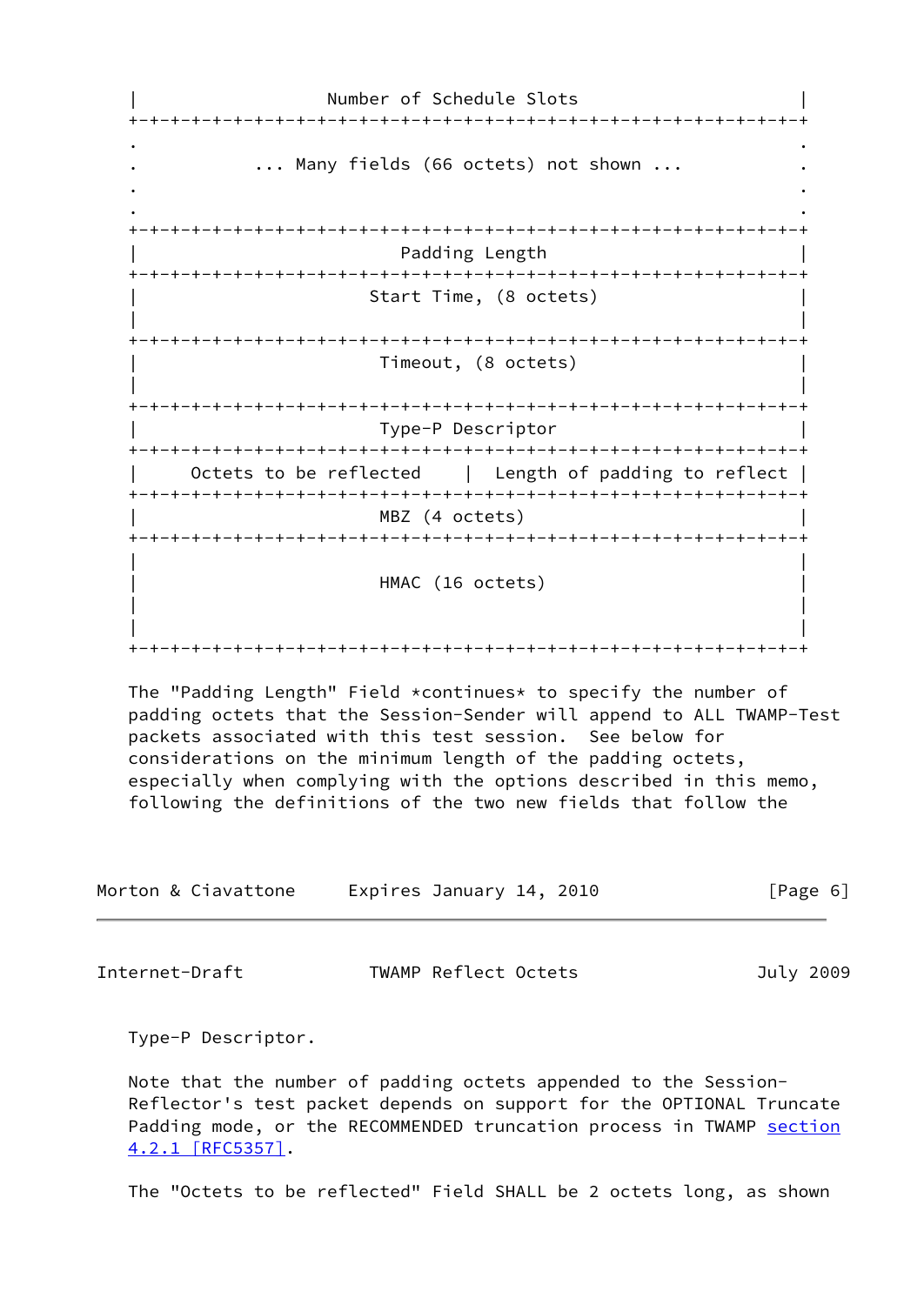and contains the octets that the Server MUST reflect in the Accept Session message as specified below.

 The "Length of padding to reflect" Field SHALL be 2 octets long, and contain an unsigned binary value in units of octets. This field communicates the length of the padding in the TWAMP-Test Packet that the Session-Sender expects to be reflected, and the length of octets that the Session-Reflector SHALL return in include in its TWAMP-Test packet format (see [section 4.2](#page-12-0)). By including this length field in the Request-TW-Session message, a Server is able to determine if it can comply with a specific request to reflect padding in the TWAMP- Test packets, and to arrange for the Session-Reflector processing in advance.

 The "Padding Length" SHOULD be >= 27 octets when specifying a test session using the Unauthenticated TWAMP-Test mode, to allow for the RECOMMENDED truncation process in TWAMP section [4.2.1 \[RFC5357\]](https://datatracker.ietf.org/doc/pdf/rfc5357#section-4.2.1).

 The "Padding Length" SHOULD be >= 56 octets when specifying a test session using the Authenticated or Encrypted TWAMP-Test modes, to allow for the RECOMMENDED truncation process in TWAMP [section](https://datatracker.ietf.org/doc/pdf/rfc5357#section-4.2.1) 4.2.1  [\[RFC5357\]](https://datatracker.ietf.org/doc/pdf/rfc5357#section-4.2.1).

 The "Padding Length" SHALL be > the "Length of padding to reflect" when specifying a test session using the OPTIONAL Reflect Octets mode.

 The "Padding Length" SHALL be >= 27 + "Length of padding to reflect" octets when specifying a test session using BOTH the OPTIONAL Reflect Octets mode and OPTIONAL Truncate Padding mode with the Unauthenticated TWAMP-Test mode.

The "Padding Length" SHALL be  $>= 56 +$  "Length of padding to reflect" octets when specifying a test session using BOTH the OPTIONAL Reflect Octets mode and OPTIONAL Truncate Padding mode with the Authenticated or Encrypted TWAMP-Test modes.

Morton & Ciavattone Expires January 14, 2010 [Page 7]

<span id="page-7-1"></span>Internet-Draft TWAMP Reflect Octets July 2009

<span id="page-7-0"></span>[3.3](#page-7-0). Accept Session Packet Format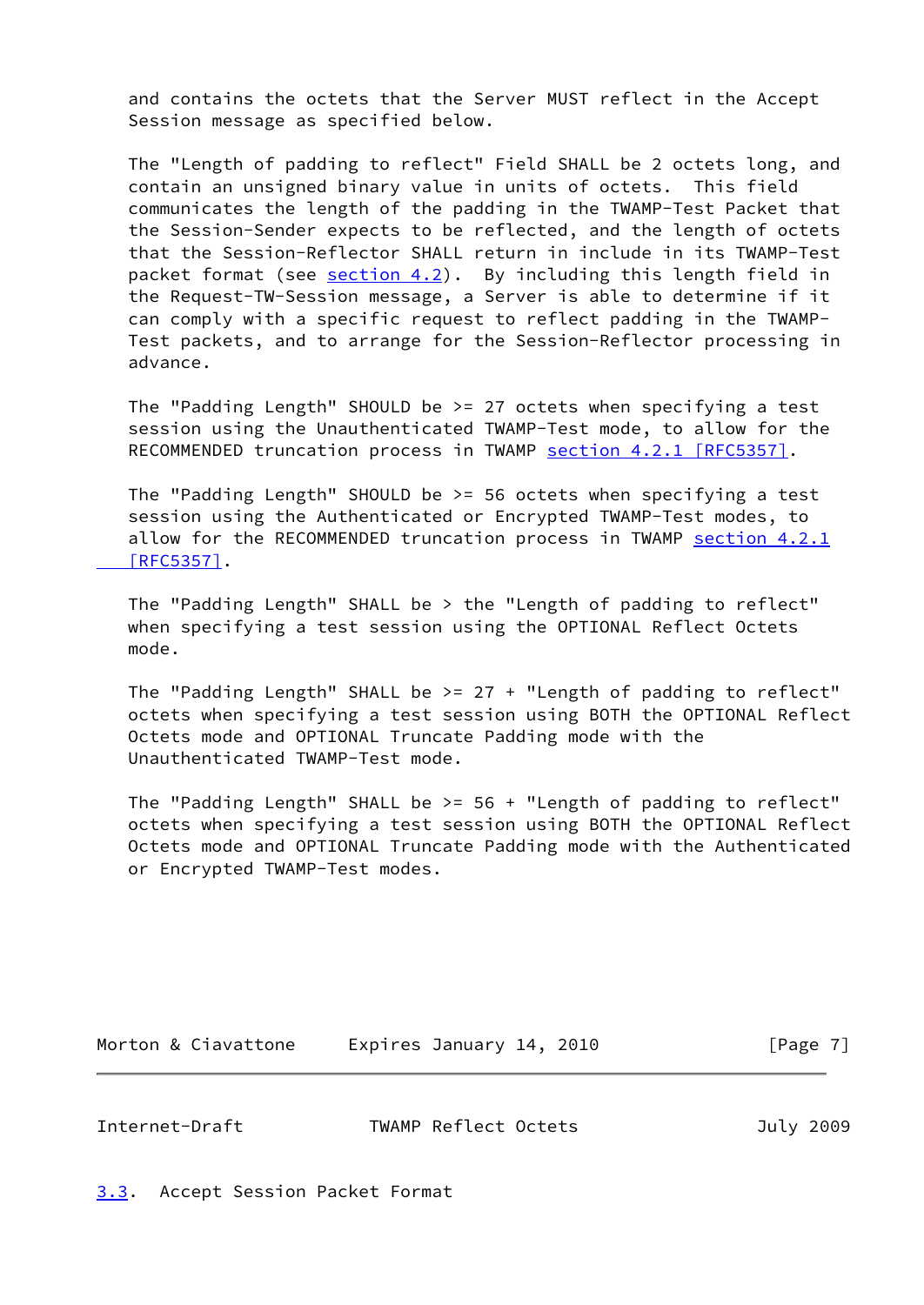The bits designated for the Reflect Padding feature in the Accept Session command are as shown in the packet format below.

0 1 2 3 0 1 2 3 4 5 6 7 8 9 0 1 2 3 4 5 6 7 8 9 0 1 2 3 4 5 6 7 8 9 0 1 +-+-+-+-+-+-+-+-+-+-+-+-+-+-+-+-+-+-+-+-+-+-+-+-+-+-+-+-+-+-+-+-+ | Accept | MBZ | Port | +-+-+-+-+-+-+-+-+-+-+-+-+-+-+-+-+-+-+-+-+-+-+-+-+-+-+-+-+-+-+-+-| | | SID (16 octets) | | | | +-+-+-+-+-+-+-+-+-+-+-+-+-+-+-+-+-+-+-+-+-+-+-+-+-+-+-+-+-+-+-+-+ Reflected octets | Server octets +-+-+-+-+-+-+-+-+-+-+-+-+-+-+-+-+-+-+-+-+-+-+-+-+-+-+-+-+-+-+-+-+ MBZ (8 octets) | | +-+-+-+-+-+-+-+-+-+-+-+-+-+-+-+-+-+-+-+-+-+-+-+-+-+-+-+-+-+-+-+-+ | | HMAC (16 octets) | | | | +-+-+-+-+-+-+-+-+-+-+-+-+-+-+-+-+-+-+-+-+-+-+-+-+-+-+-+-+-+-+-+-+

 The "Reflected octets" field SHALL contain the octets from the Request-TW-Session "Octets to be reflected" Field, and be 2 octets long, as shown.

 The "Server octets" field SHALL contain information that the Server intends to be returned in the TWAMP-Test packet padding to-be reflected Field, OR SHALL be zero, and be 2 octets long, as shown. Although the Server determines the SID, this field is very long (16 octets) and does not normally appear in TWAMP-Test packets.

 In Truncate Padding mode, IF calculations on the Padding lengths reveal that there are insufficient octets supplied to produce equal length Session-Sender and Session-Reflector test packets, then the Accept Field MUST be set to 3 = some aspect of the request is not supported.

# <span id="page-8-0"></span>[3.4](#page-8-0). Additional considerations

 The value of the Modes Field sent by the Server in the Server Greeting message is the bit-wise OR of the mode values that it is willing to support during this session.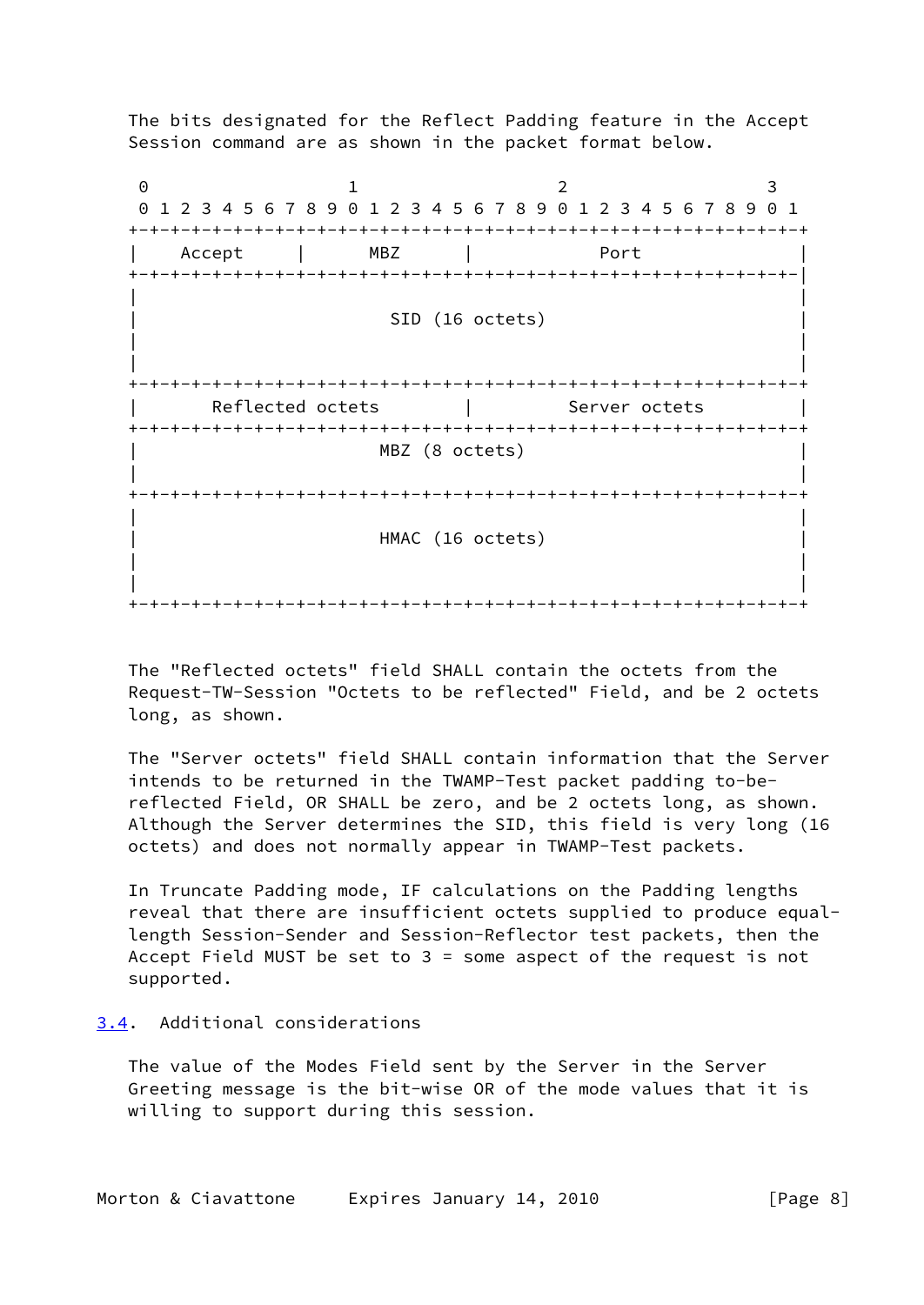<span id="page-9-1"></span> Thus, the last six bits of the Modes 32-bit Field are used. A client conforming to this extension of [\[RFC5357](https://datatracker.ietf.org/doc/pdf/rfc5357)] MAY ignore the values in the first 24 bits of the Modes Field, or it MAY support other features that are communicated in these bit positions. (The first 24 bits are available for future protocol extensions.)

Other ways in which TWAMP extends OWAMP are described in [\[RFC5357](https://datatracker.ietf.org/doc/pdf/rfc5357)].

<span id="page-9-0"></span>[4](#page-9-0). Extended TWAMP Test

 The TWAMP test protocol is similar to the OWAMP [\[RFC4656](https://datatracker.ietf.org/doc/pdf/rfc4656)] test protocol with the exception that the Session-Reflector transmits test packets to the Session-Sender in response to each test packet it receives. TWAMP [section 4](#page-9-0) [RFC5357] defines two additional test packet formats for packets transmitted by the Session-Reflector. The appropriate format depends on the security mode chosen. The new modes specified here utilize some of the padding octets within each test packet format, or require truncation of those octets depending on the security mode in use.

<span id="page-9-2"></span>[4.1](#page-9-2). Sender Behavior

 This section describes extensions to the behavior of the TWAMP Session-Sender.

<span id="page-9-3"></span>[4.1.1](#page-9-3). Packet Timings

 The Send Schedule is not utilized in TWAMP, and this is unchanged in this memo.

<span id="page-9-4"></span>[4.1.2](#page-9-4). Packet Formats and Contents

 The Session-Sender packet format and content follow the same procedure and guidelines as defined in section [4.1.2 of \[RFC4656\]](https://datatracker.ietf.org/doc/pdf/rfc4656#section-4.1.2) (as indicated in [section 4.1.2](#page-9-4) of TWAMP [\[RFC5357](https://datatracker.ietf.org/doc/pdf/rfc5357)]).

 The Reflect octets mode re-designates the original TWAMP-Test (and OWAMP-Test) Packet Padding Field (see section [4.1.2 of \[RFC4656\]\)](https://datatracker.ietf.org/doc/pdf/rfc4656#section-4.1.2), as shown below for unauthenticated mode: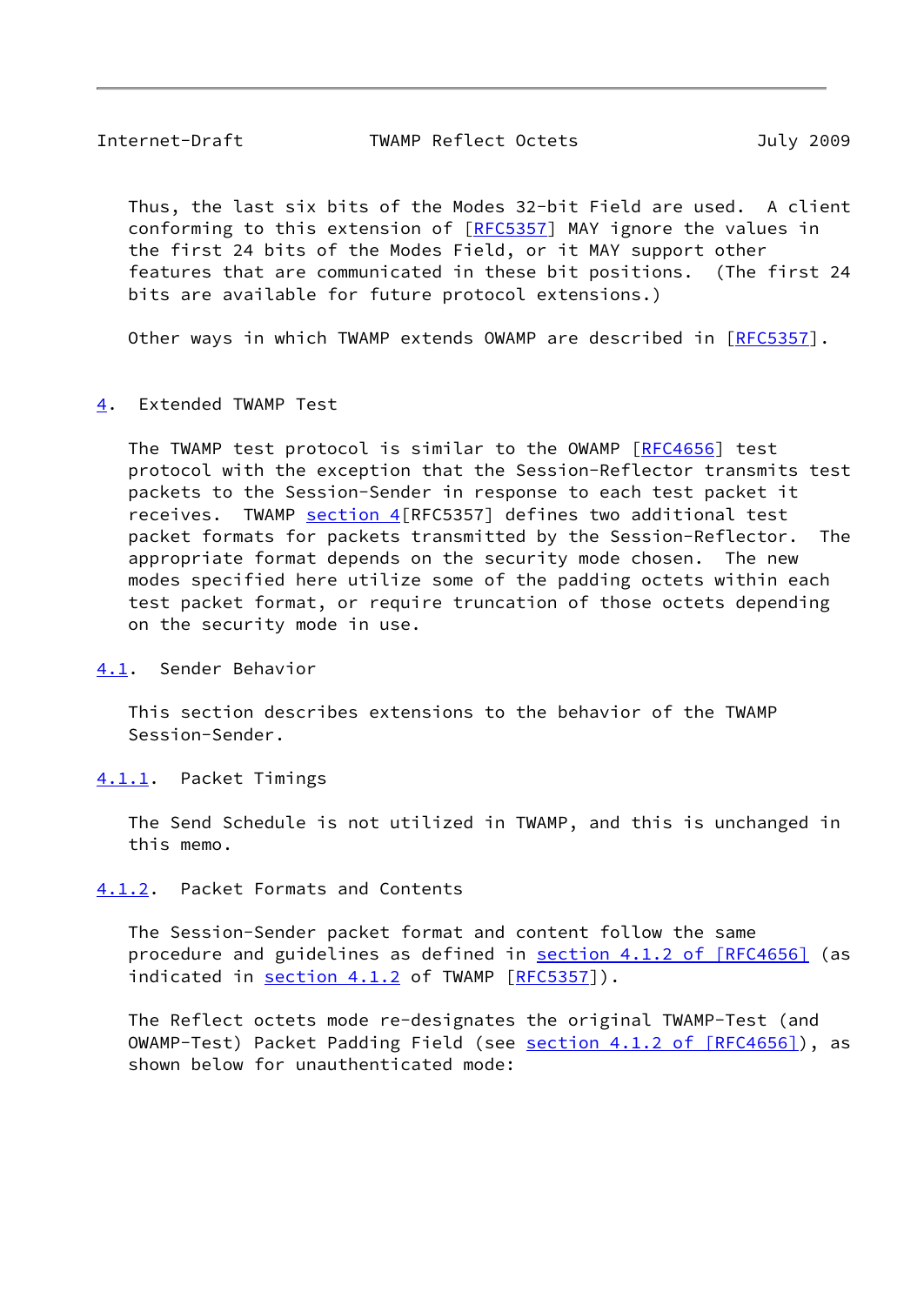Internet-Draft TWAMP Reflect Octets July 2009

0 1 2 3 0 1 2 3 4 5 6 7 8 9 0 1 2 3 4 5 6 7 8 9 0 1 2 3 4 5 6 7 8 9 0 1 +-+-+-+-+-+-+-+-+-+-+-+-+-+-+-+-+-+-+-+-+-+-+-+-+-+-+-+-+-+-+-+-+ Sequence Number +-+-+-+-+-+-+-+-+-+-+-+-+-+-+-+-+-+-+-+-+-+-+-+-+-+-+-+-+-+-+-+-+ | Timestamp | | | +-+-+-+-+-+-+-+-+-+-+-+-+-+-+-+-+-+-+-+-+-+-+-+-+-+-+-+-+-+-+-+-+ | Error Estimate | | +-+-+-+-+-+-+-+-+-+-+-+-+-+-+-+-+ + | | Packet Padding (to be reflected) (length in octets specified in command) +-+-+-+-+-+-+-+-+-+-+-+-+-+-+-+-+-+-+-+-+-+-+-+-+-+-+-+-+-+-+-+-+

 . . . Additional Packet Padding .

+-+-+-+-+-+-+-+-+-+-+-+-+-+-+-+-+-+-+-+-+-+-+-+-+-+-+-+-+-+-+-+-+

. .

 The "Packet Padding (to be reflected)" Field SHALL correspond to the length of octets specified in the Request-TW-Session "Length of padding to reflect" Field to this test session. These are the octets that the Session-Sender expects will be returned by the Session- Reflector.

 The length of the "Additional Packet Padding" Field is the difference between two fields in the Request-TW-Session command, as follows:

"Additional Packet Padding", in octets =

"Padding Length" - "Length of padding to reflect"

 One possible use of the first 4 octets of the "Packet Padding (to be reflected)" Field is shown below: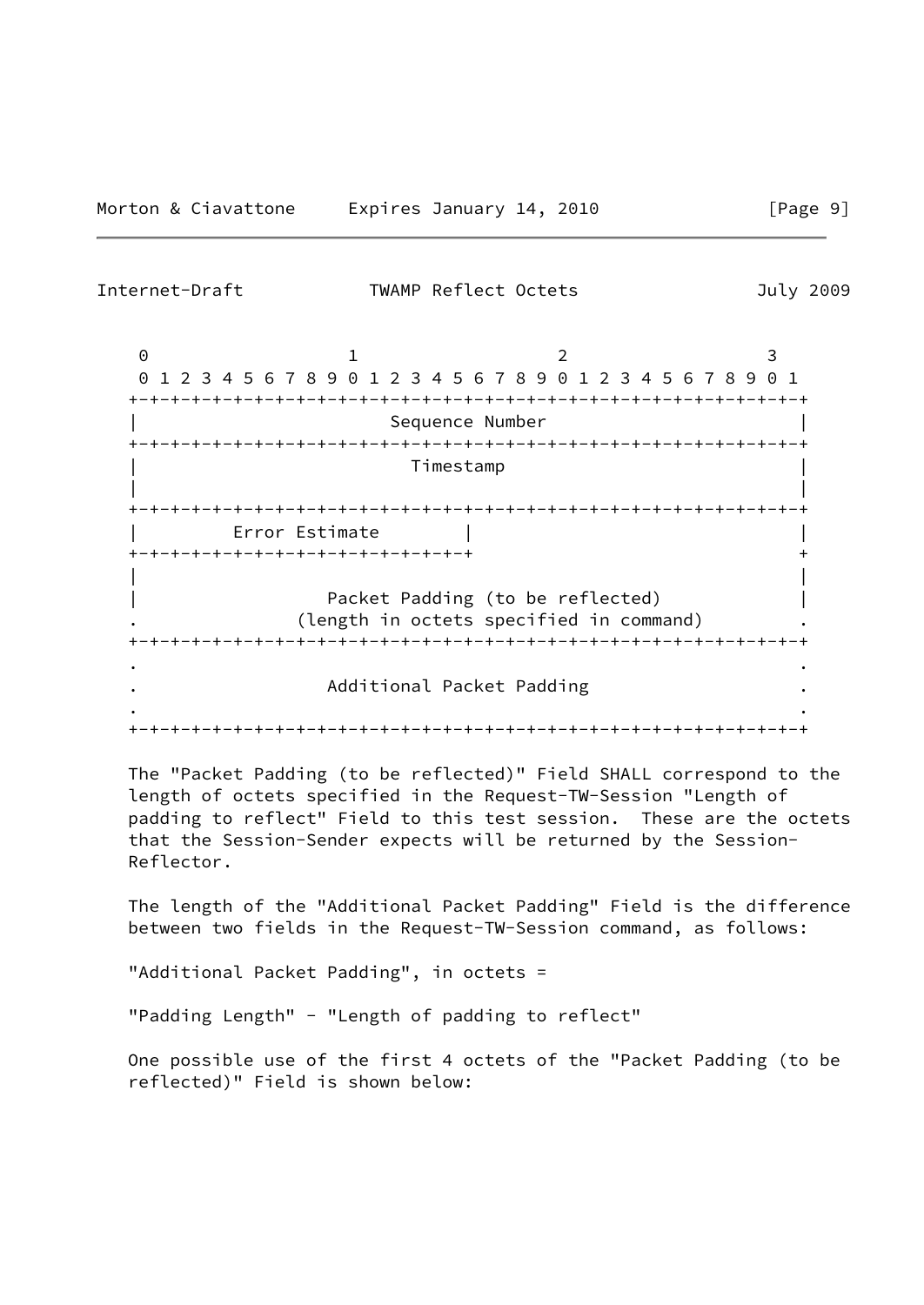<span id="page-11-1"></span>

| Internet-Draft                                                                                                                                                                                                                                                                                                                                                                                   | TWAMP Reflect Octets                                                       |                                        | July 2009 |
|--------------------------------------------------------------------------------------------------------------------------------------------------------------------------------------------------------------------------------------------------------------------------------------------------------------------------------------------------------------------------------------------------|----------------------------------------------------------------------------|----------------------------------------|-----------|
| $\Theta$<br>0 1 2 3 4 5 6 7 8 9 0 1 2 3 4 5 6 7 8 9 0 1 2 3 4 5 6 7 8 9 0 1<br>Client octets                                                                                                                                                                                                                                                                                                     |                                                                            | -+-+-+-+-+-+-+-+-+-+-<br>Server octets |           |
| -+-+-+-+-+-+-+-+-+-+-+-+-+-+-+-+-+<br>In this example, the "Client octets" and the "Server octets" fields<br>contain the same information that the Client and Server exchanged in<br>the Request-TW-Session and Accept-Session messages corresponding to<br>this specific test session. These octets would be reflected the same<br>as the rest of the "Packet Padding (to be reflected)" Field. | Packet Padding (to be reflected)<br>(length in octets specified elsewhere) |                                        |           |

Morton & Ciavattone Expires January 14, 2010 [Page 10]

<span id="page-11-0"></span>[4.1.3](#page-11-0). Padding Truncation

 When the Truncate Padding mode is selected and communicated in the Setup Response message, the Session-Sender MUST anticipate a minimum padding required to achieve equal size test packets in both directions. The amount of padding needed depends on BOTH the security mode (Unauthenticated/Authenticated/Encrypted) and whether the Reflect Octets mode is selected simultaneously.

 When using the Truncate Padding mode, the Session-Sender MUST append sufficient Packet Padding octets to allow the same IP packet payload lengths to be used in each direction of transmission (this is usually desirable). To compensate for the Session-Reflector's larger test packet format, the Session-Sender MUST append at least 27 octets of padding in Unauthenticated mode, and at least 56 octets in Authenticated and Encrypted modes. The sizes of TWAMP Test protocol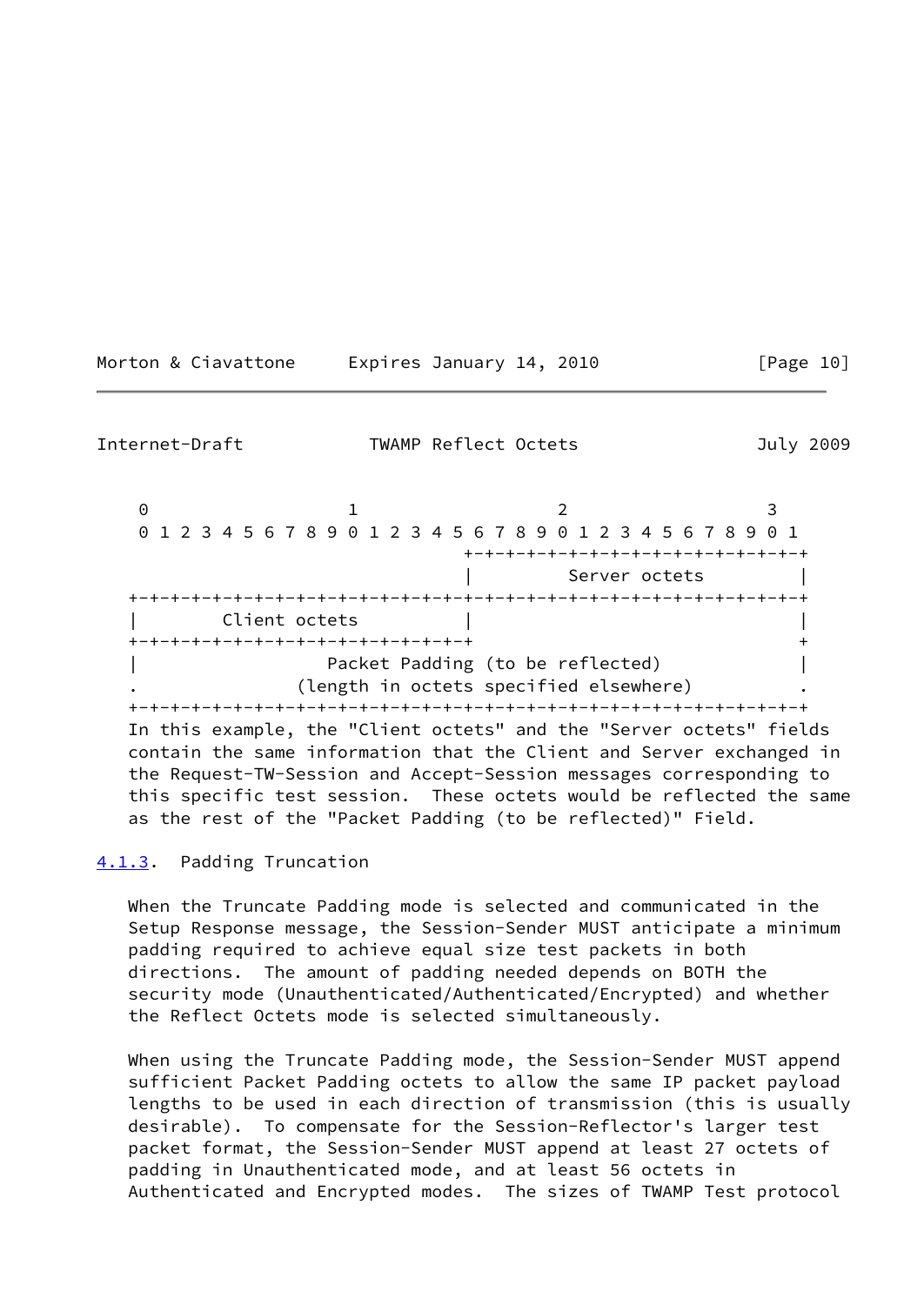packets and the resulting truncated padding to achieve equal packet sizes in both directions are shown in the table below:

| Octets in:                                                          | Unauthenticated Mode   Auth/Encrypted Mode |                 |
|---------------------------------------------------------------------|--------------------------------------------|-----------------|
| Reflector Header $ 41$<br>Sender Header<br>  Truncated Padding   27 | $\vert$ 14                                 | 104<br>48<br>56 |

### TWAMP-Test Padding Trucation

 When using the Reflect Octets mode simultaneously with the Truncate Padding mode, the Session-Sender MUST append at least 27 octets of padding plus the "Length of the padding to reflect" octets when

| Morton & Ciavattone | Expires January 14, 2010 | [Page 11] |
|---------------------|--------------------------|-----------|
|                     |                          |           |

<span id="page-12-1"></span>Internet-Draft TWAMP Reflect Octets July 2009

 operating in Unauthenticated mode. The Session-Sender MUST append at least 56 octets of padding plus the "Length of the padding to reflect" octets when operating in Authenticated and Encrypted modes.

<span id="page-12-0"></span>[4.2](#page-12-0). Reflector Behavior

 The TWAMP Reflector follows the procedures and guidelines in [section](https://datatracker.ietf.org/doc/pdf/rfc5357#section-4.2) [4.2 of \[RFC5357\]](https://datatracker.ietf.org/doc/pdf/rfc5357#section-4.2), with the following additional functions:

- o Reflect Octets mode: Designated octets in the "Packet Padding (to be reflected)" field of the Session-Sender's test packet MUST be included in the Session-Reflector's test packet.
- o Truncate Padding mode: Octets in the packet padding field of the Session-Sender's test packet MUST be truncated so that the length of the Session-Reflector's test packet equals the length of the Session-Sender's test packet.

<span id="page-12-2"></span>[4.2.1](#page-12-2). Packet Format and Contents

 The Reflect Padding feature re-designates the packet padding field, as shown below for unauthenticated mode: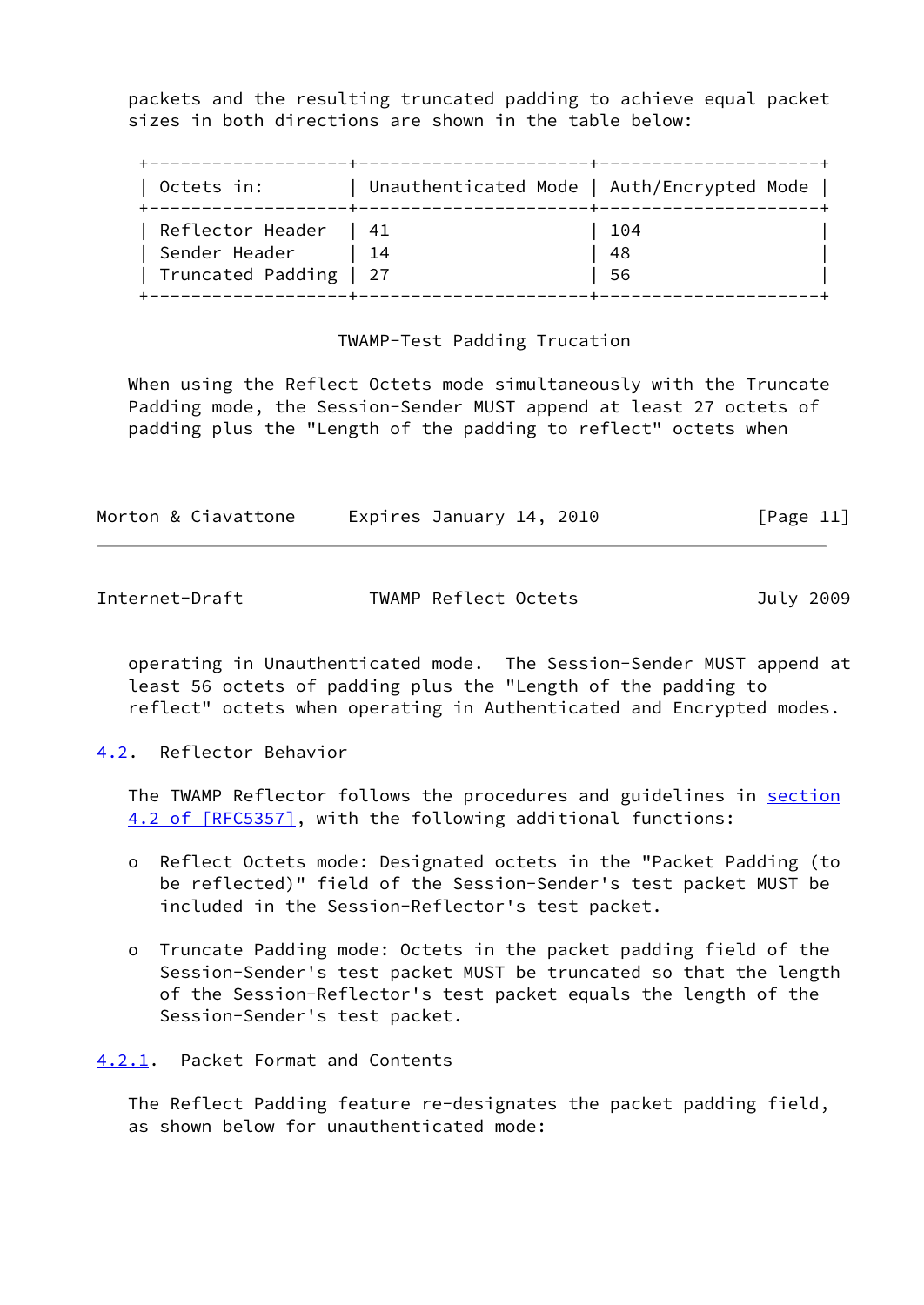| Morton & Ciavattone | Expires January 14, 2010 | [Page 12] |
|---------------------|--------------------------|-----------|
|---------------------|--------------------------|-----------|

<span id="page-13-0"></span>Internet-Draft TWAMP Reflect Octets July 2009 0 1 2 3 0 1 2 3 4 5 6 7 8 9 0 1 2 3 4 5 6 7 8 9 0 1 2 3 4 5 6 7 8 9 0 1 +-+-+-+-+-+-+-+-+-+-+-+-+-+-+-+-+-+-+-+-+-+-+-+-+-+-+-+-+-+-+-+-+ Sequence Number +-+-+-+-+-+-+-+-+-+-+-+-+-+-+-+-+-+-+-+-+-+-+-+-+-+-+-+-+-+-+-+-+ | Timestamp | | | +-+-+-+-+-+-+-+-+-+-+-+-+-+-+-+-+-+-+-+-+-+-+-+-+-+-+-+-+-+-+-+-+ | Error Estimate | MBZ | +-+-+-+-+-+-+-+-+-+-+-+-+-+-+-+-+-+-+-+-+-+-+-+-+-+-+-+-+-+-+-+-+ Receive Timestamp | | +-+-+-+-+-+-+-+-+-+-+-+-+-+-+-+-+-+-+-+-+-+-+-+-+-+-+-+-+-+-+-+-+ Sender Sequence Number +-+-+-+-+-+-+-+-+-+-+-+-+-+-+-+-+-+-+-+-+-+-+-+-+-+-+-+-+-+-+-+-+ Sender Timestamp | | +-+-+-+-+-+-+-+-+-+-+-+-+-+-+-+-+-+-+-+-+-+-+-+-+-+-+-+-+-+-+-+-+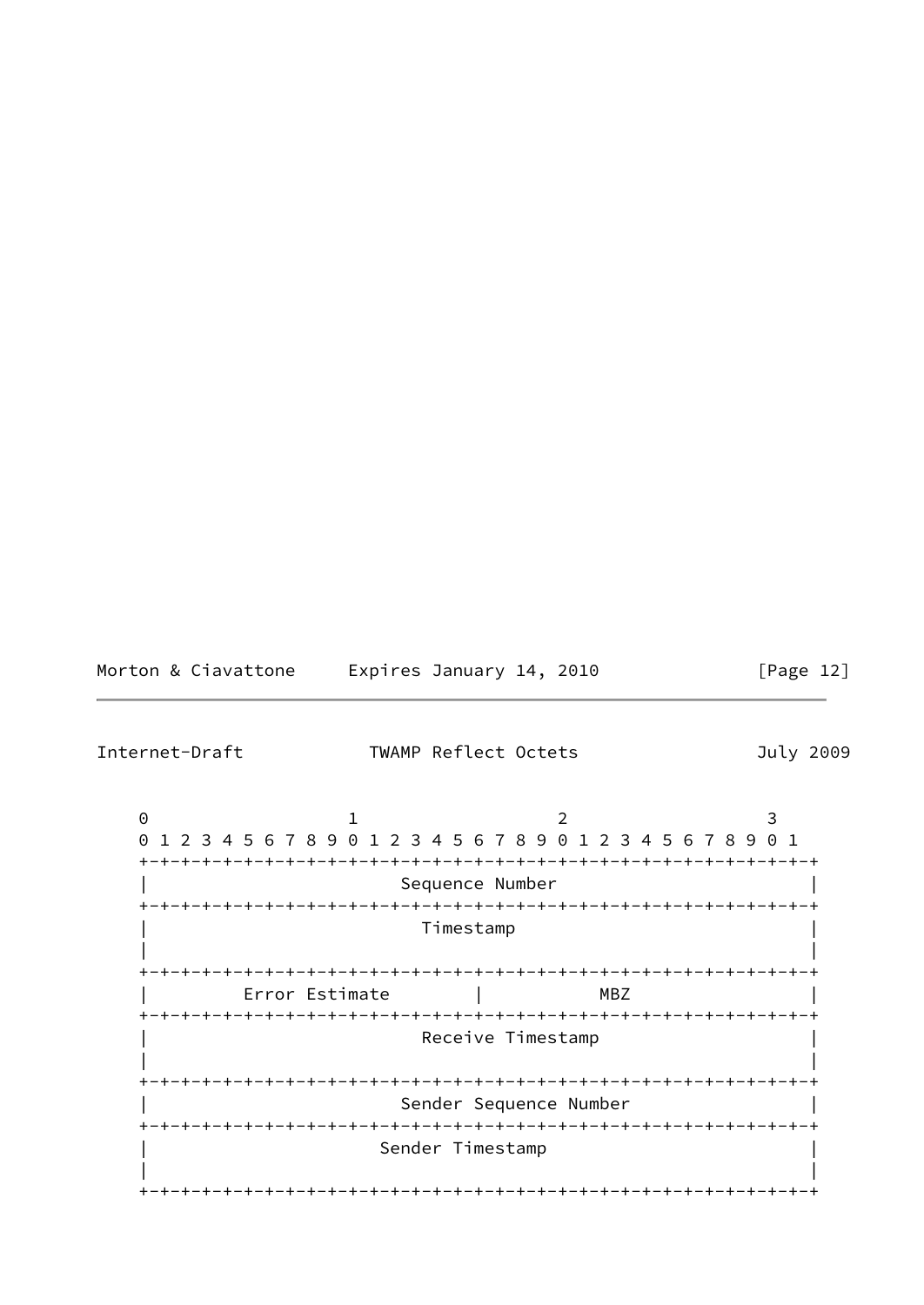| Sender Error Estimate | MBZ | +-+-+-+-+-+-+-+-+-+-+-+-+-+-+-+-+-+-+-+-+-+-+-+-+-+-+-+-+-+-+-+-+ | Sender TTL | Packet Padding (from Session-Sender) | +-+-+-+-+-+-+-+-+ + . . + +-+-+-+-+-+-+-+-+ | Packet Padding (from Session-Sender) | | +-+-+-+-+-+-+-+-+-+-+-+-+-+-+-+-+-+-+-+-+-+-+-+-+ + | | | | . Additional Packet Padding .

 +-+-+-+-+-+-+-+-+-+-+-+-+-+-+-+-+-+-+-+-+-+-+-+-+-+-+-+-+-+-+-+-+ The "Packet Padding (from Session-Sender)" field MUST be the same octets as the "Packet Padding (to be reflected)" field in the Session-Sender's test packet, and therefore MUST conform to the length specified in the Request-TW-Session message.

 IF the test packet length is truncated within the padding fields in conformance with the RECOMMENDED truncation process in TWAMP [section](https://datatracker.ietf.org/doc/pdf/rfc5357#section-4.2.1) [4.2.1 \[RFC5357\]](https://datatracker.ietf.org/doc/pdf/rfc5357#section-4.2.1), THEN ALL padding designated to be reflected MUST be reflected by Session-Reflectors using this feature.

<span id="page-14-0"></span>[4.2.2](#page-14-0). Padding Truncation

 Note that the Session-Reflector Test Packet Formats are larger than the Sender's formats. When the Truncate Padding mode is selected and communicated in the Setup Response message, the Session-Reflector must truncate a specific number of padding octets to achieve equal size test packets in both directions. The number of octets truncated depends on BOTH the security mode (Unauthenticated/Authenticated/

| Morton & Ciavattone | Expires January 14, 2010 | [Page 13] |
|---------------------|--------------------------|-----------|
|                     |                          |           |

<span id="page-14-1"></span>Internet-Draft TWAMP Reflect Octets July 2009

 Encrypted) and whether the Reflect octets mode is selected simultaneously.

 When using the Truncate Padding mode, the Session-Reflector MUST truncate exactly 27 octets of padding in Unauthenticated mode, and exactly 56 octets in Authenticated and Encrypted modes. The Session- Reflector MAY re-use the Sender's Packet Padding (since the requirements for padding generation are the same for each), and in this case the Session-Reflector MUST truncate the padding such that the highest number octets are discarded.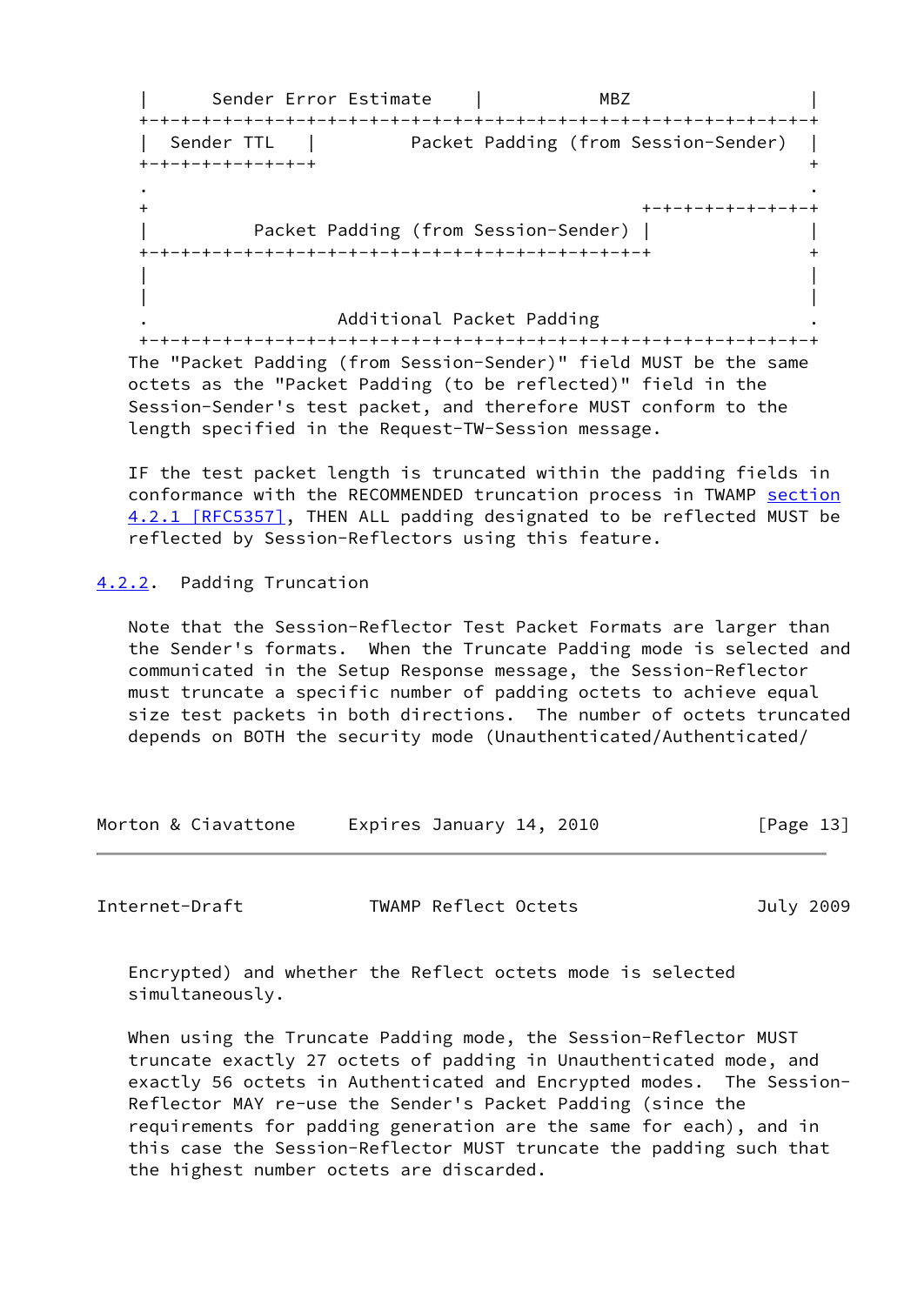When simultaneously using the Truncate Padding mode AND Reflect octets mode, the Session-Reflector MUST reflect the designated octets from the Session-Sender's test packet in the "Packet Padding (from Session-Sender)" Field, and MAY re-use additional Packet Padding from the Session-Sender. The Session-Reflector MUST truncate the padding such that the highest number octets are discarded, and the test packet length equals the Session-Sender's packet length.

<span id="page-15-0"></span>[5](#page-15-0). Possible Alternative

 If new TWAMP-Test packet formats are defined, the Reflect Octets and Truncate Padding modes could be folded into one new mode.

 It would be possible to obtain even 4 octet boundaries in the revised format.

 It is also possible to simplfy test packet reflection by leaving the Session-Sender's fields exactly as received, and replacing the Discard Fill Field with the new time stamps and sequence number determined by the Session-Reflector.

 No calculations on padding are needed, and symmetrical packet size is ensured for both directions of transmssion.

 The "Packet Padding (to be reflected)" Field could contain information that is TLV encoded, but in general the padding is opaque to the Session-Reflector.

This Alternative is illustrated for discussion purposes.

New Session-Sender Test Packet Format:

| Morton & Ciavattone                                                  |                      | Expires January 14, 2010 | [Page $14$ ] |
|----------------------------------------------------------------------|----------------------|--------------------------|--------------|
| Internet-Draft                                                       | TWAMP Reflect Octets |                          | July 2009    |
| 0<br>0 1 2 3 4 5 6 7 8 9 0 1 2 3 4 5 6 7 8 9 0 1 2 3 4 5 6 7 8 9 0 1 |                      |                          |              |
|                                                                      |                      |                          |              |
|                                                                      | Sequence Number      |                          |              |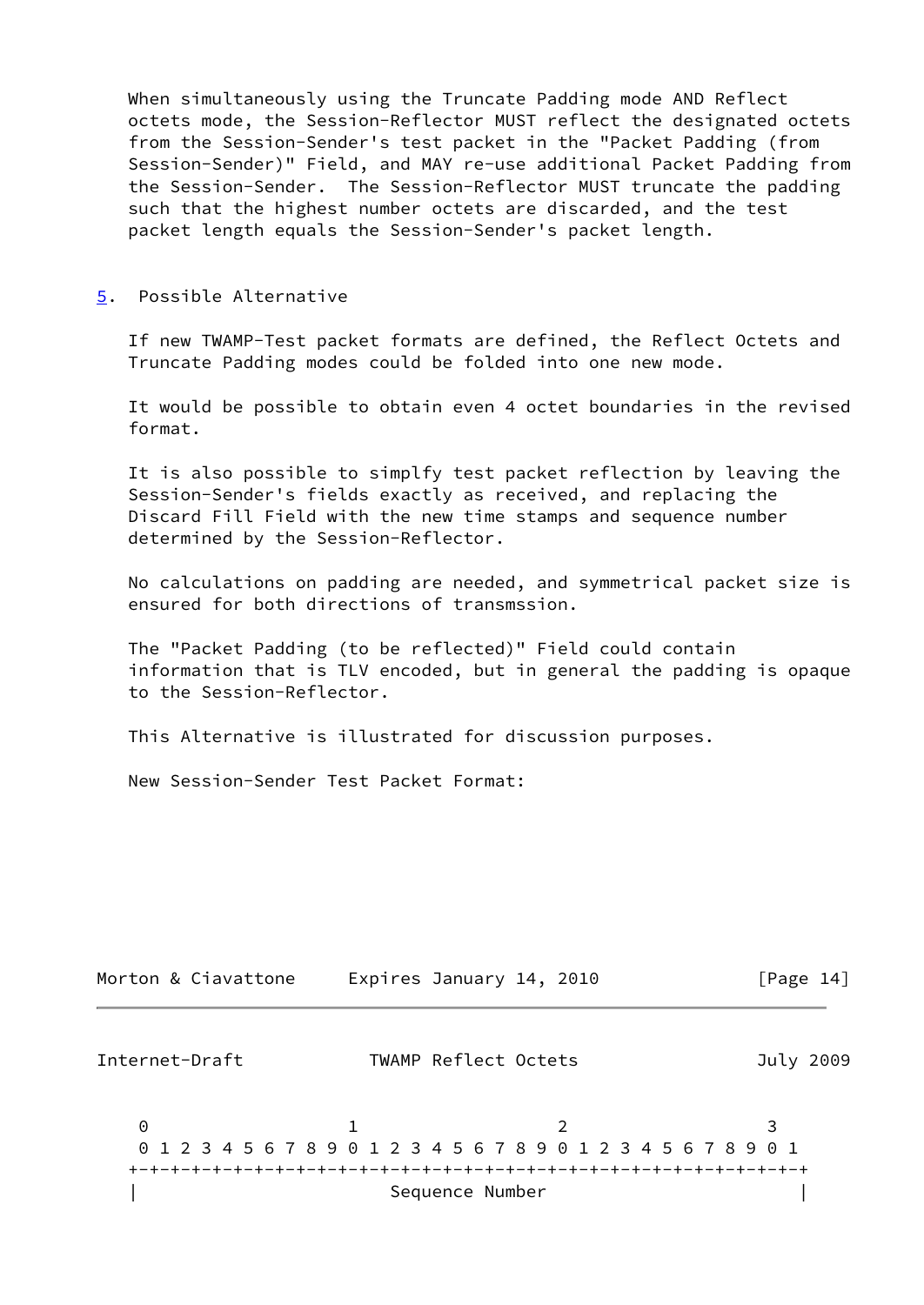+-+-+-+-+-+-+-+-+-+-+-+-+-+-+-+-+-+-+-+-+-+-+-+-+-+-+-+-+-+-+-+-+ | Timestamp | | | +-+-+-+-+-+-+-+-+-+-+-+-+-+-+-+-+-+-+-+-+-+-+-+-+-+-+-+-+-+-+-+-+ | Error Estimate | MBZ (2 octets) | +-+-+-+-+-+-+-+-+-+-+-+-+-+-+-+-+-+-+-+-+-+-+-+-+-+-+-+-+-+-+-+-+ | | | | | | Discard Fill | | | | | | +-+-+-+-+-+-+-+-+-+-+-+-+-+-+-+-+-+-+-+-+-+-+-+-+-+-+-+-+-+-+-+-+ | | Packet Padding (to be reflected) | (length in octets specified elsewhere) +-+-+-+-+-+-+-+-+-+-+-+-+-+-+-+-+-+-+-+-+-+-+-+-+-+-+-+-+-+-+-+-+ . . . Additional Packet Padding . . . +-+-+-+-+-+-+-+-+-+-+-+-+-+-+-+-+-+-+-+-+-+-+-+-+-+-+-+-+-+-+-+-+ The "Discard Fill" octets are discarded at the Session-Reflector.

New Session-Reflector Test Packet format:

Morton & Ciavattone Expires January 14, 2010 [Page 15]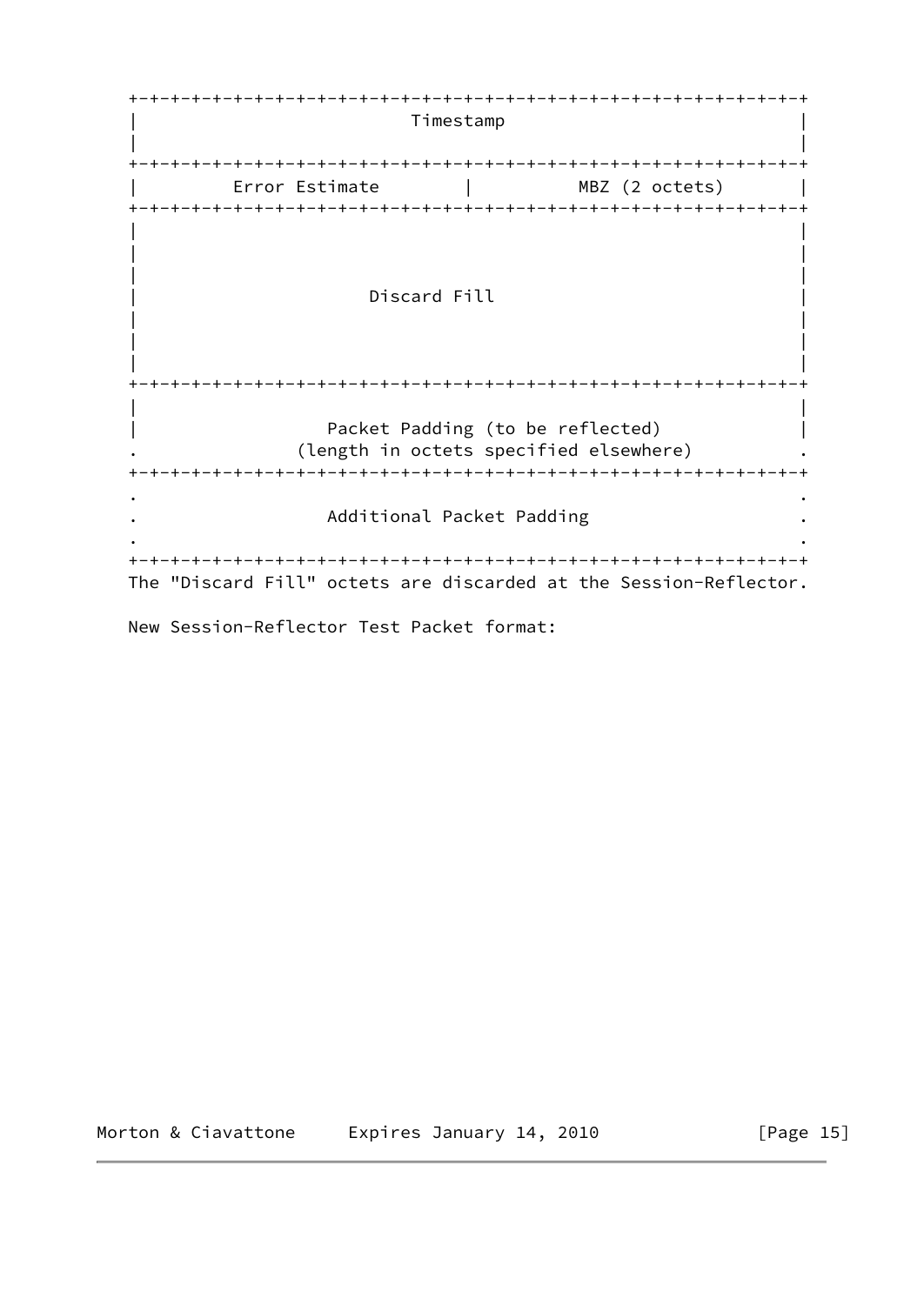<span id="page-17-1"></span>0 1 2 3 0 1 2 3 4 5 6 7 8 9 0 1 2 3 4 5 6 7 8 9 0 1 2 3 4 5 6 7 8 9 0 1 +-+-+-+-+-+-+-+-+-+-+-+-+-+-+-+-+-+-+-+-+-+-+-+-+-+-+-+-+-+-+-+-+ Sender Sequence Number +-+-+-+-+-+-+-+-+-+-+-+-+-+-+-+-+-+-+-+-+-+-+-+-+-+-+-+-+-+-+-+-+ Sender Timestamp | | +-+-+-+-+-+-+-+-+-+-+-+-+-+-+-+-+-+-+-+-+-+-+-+-+-+-+-+-+-+-+-+-+ | Sender Error Estimate | MBZ | +-+-+-+-+-+-+-+-+-+-+-+-+-+-+-+-+-+-+-+-+-+-+-+-+-+-+-+-+-+-+-+-+ Reflector Receive Timestamp | | +-+-+-+-+-+-+-+-+-+-+-+-+-+-+-+-+-+-+-+-+-+-+-+-+-+-+-+-+-+-+-+-+ Reflector Sequence Number +-+-+-+-+-+-+-+-+-+-+-+-+-+-+-+-+-+-+-+-+-+-+-+-+-+-+-+-+-+-+-+-+ Reflector's Sending Timestamp | | +-+-+-+-+-+-+-+-+-+-+-+-+-+-+-+-+-+-+-+-+-+-+-+-+-+-+-+-+-+-+-+-+ | Sender Error Estimate | MBZ | +-+-+-+-+-+-+-+-+-+-+-+-+-+-+-+-+-+-+-+-+-+-+-+-+-+-+-+-+-+-+-+-+ Sender TTL | NBZ (3 octets) +-+-+-+-+-+-+-+-+-+-+-+-+-+-+-+-+-+-+-+-+-+-+-+-+-+-+-+-+-+-+-+-+ . . Packet Padding (from Session-Sender) | | +-+-+-+-+-+-+-+-+-+-+-+-+-+-+-+-+-+-+-+-+-+-+-+-+-+-+-+-+-+-+-+-+ . Additional Packet Padding . +-+-+-+-+-+-+-+-+-+-+-+-+-+-+-+-+-+-+-+-+-+-+-+-+-+-+-+-+-+-+-+-+

<span id="page-17-0"></span>[6](#page-17-0). Security Considerations

 These extended modes of operation do not appear to permit any new attacks on hosts communicating with core TWAMP [\[RFC5357](https://datatracker.ietf.org/doc/pdf/rfc5357)] ???

 The security considerations that apply to any active measurement of live networks are relevant here as well. See [[RFC4656](https://datatracker.ietf.org/doc/pdf/rfc4656)] and  $[REC5357]$ .

<span id="page-17-2"></span>[7](#page-17-2). IANA Considerations

 This memo adds two mode combinations to the IANA registry for the TWAMP Modes Field, and describes behavior when the new modes are used. This field is a recognized extension mechanism for TWAMP.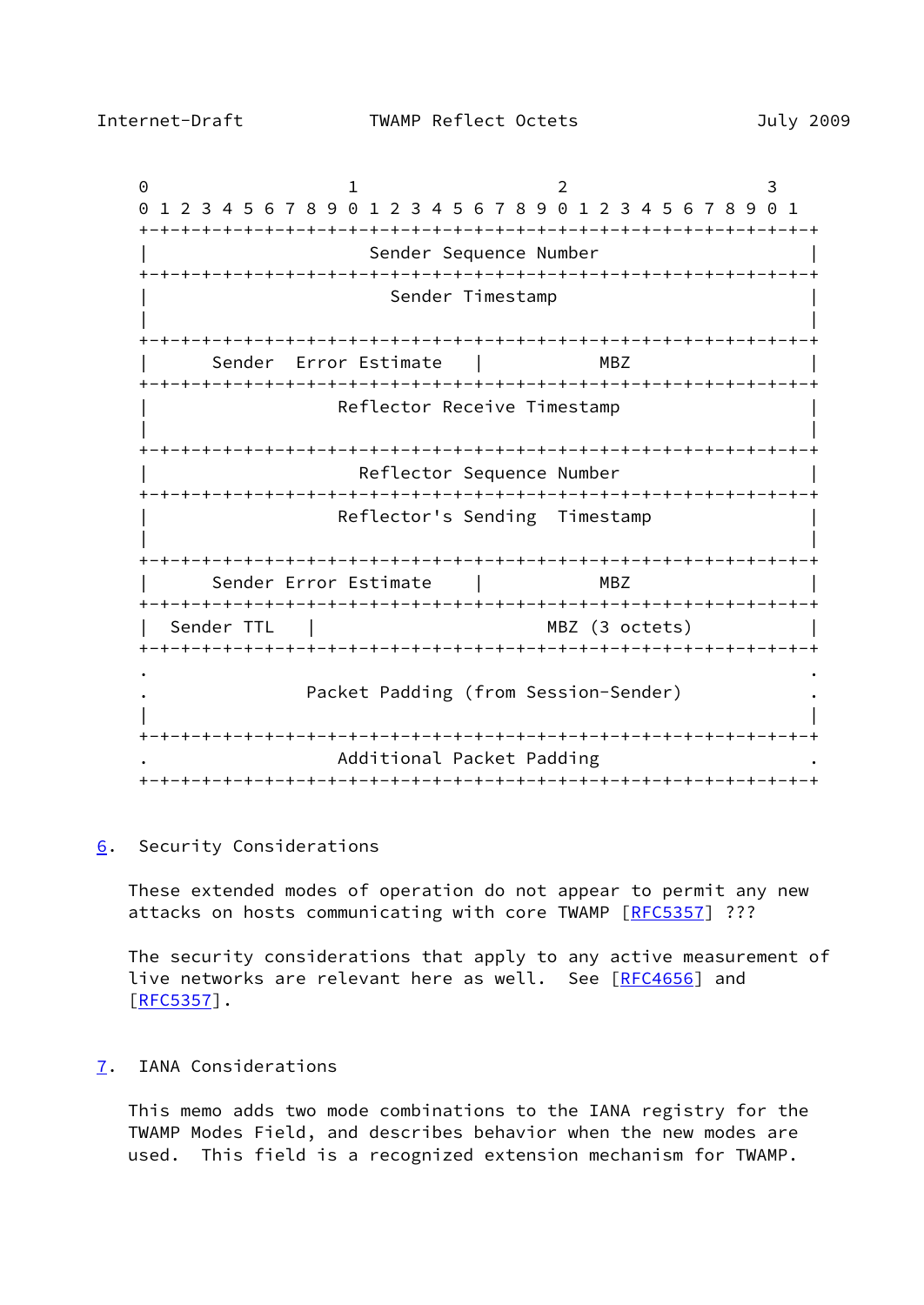<span id="page-18-1"></span>

| Internet-Draft | TWAMP Reflect Octets | July 2009 |  |
|----------------|----------------------|-----------|--|
|                |                      |           |  |

### <span id="page-18-0"></span>[7.1](#page-18-0). Registry Specification

 IANA has created a TWAMP-Modes registry (as requested in [\[I-D.ietf-ippm-more-twamp](#page-19-4)]). TWAMP-Modes are specified in TWAMP Server Greeting messages and Set-up Response messages, as described in section [3.1 of \[RFC5357\],](https://datatracker.ietf.org/doc/pdf/rfc5357#section-3.1) consistent with [section](https://datatracker.ietf.org/doc/pdf/rfc4656#section-3.1) 3.1 of [RFC4656], and extended by this memo. Modes are indicated by setting bits in the 32-bit Modes field. Thus, this registry can contain a total of 32 possible values.

<span id="page-18-2"></span>[7.2](#page-18-2). Registry Management

 Because the Modes registry can contain only thirty-two values, and because TWAMP is an IETF protocol, this registry must be updated only by "IETF Consensus" as specified in [\[RFC2434](https://datatracker.ietf.org/doc/pdf/rfc2434)] (an RFC documenting registry use that is approved by the IESG). For the Modes registry, we expect that new features will be assigned using monotonically increasing bit positions and in the range [0-31] and the corresponding values, unless there is a good reason to do otherwise.

<span id="page-18-3"></span>[7.3](#page-18-3). Experimental Numbers

No experimental values are currently assigned for the Modes Registry.

<span id="page-18-4"></span>[7.4](#page-18-4). Registry Contents

TWAMP Modes Registry is recommended to be augmented as follows:

| 0 | Value Description<br>Reserved | Semantics Definition                             |
|---|-------------------------------|--------------------------------------------------|
| 1 | Unauthenticated               | RFC4656, Section 3.1                             |
| 2 | Authenticated                 | RFC4656, Section 3.1                             |
| 4 | Encrypted                     | RFC4656, Section 3.1                             |
| 8 | Auth, CONTROL                 | Unauth. TEST protocol, draft-ietf-more-twamp (3) |
|   |                               |                                                  |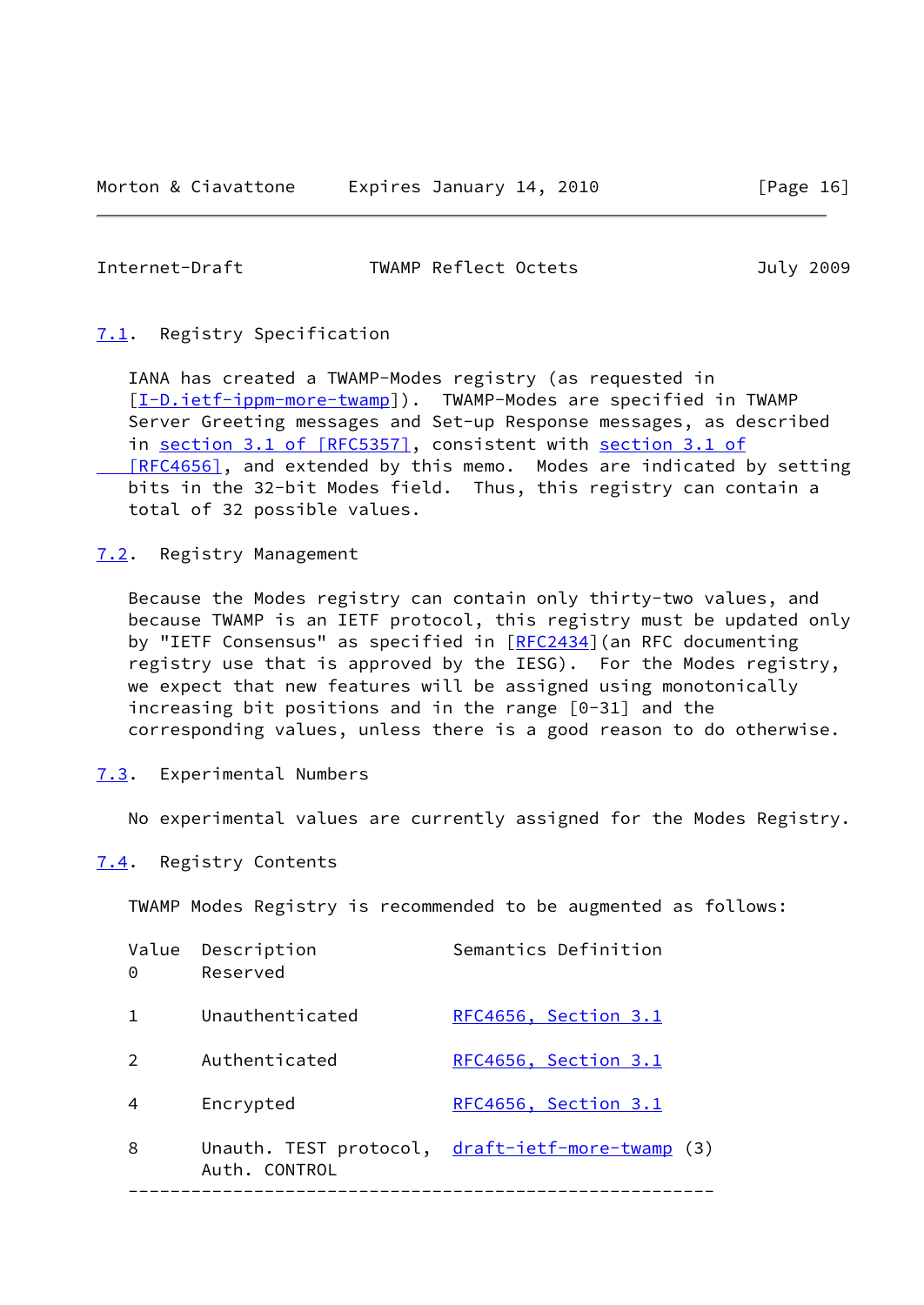| <b>XXX</b> | Reflect Octets           | this memo, section 3.1 |
|------------|--------------------------|------------------------|
|            | Capability               | new bit position (X)   |
| ууу        | Truncate Padding         | this memo, section 3.1 |
|            | Capability               | new bit position (Y)   |
|            | The suggested values are |                        |
|            |                          |                        |
|            | $X=4$ , $XX=16$          |                        |

|  |  | Morton & Ciavattone |  | Expires January 14, 2010 |  |  | [Page 17] |  |
|--|--|---------------------|--|--------------------------|--|--|-----------|--|
|--|--|---------------------|--|--------------------------|--|--|-----------|--|

<span id="page-19-1"></span>Internet-Draft TWAMP Reflect Octets July 2009

Y=5, yyy=32

# <span id="page-19-0"></span>[8](#page-19-0). Acknowledgements

 The authors would like to thank Walt Steverson for helpful review and comments.

## <span id="page-19-2"></span>[9](#page-19-2). References

## <span id="page-19-3"></span>[9.1](#page-19-3). Normative References

<span id="page-19-4"></span> [I-D.ietf-ippm-more-twamp] Morton, A. and K. Hedayat, "More Features for the Two-Way Active Measurement Protocol - TWAMP", [draft-ietf-ippm-more-twamp-02](https://datatracker.ietf.org/doc/pdf/draft-ietf-ippm-more-twamp-02) (work in progress), May 2009.

- [RFC2119] Bradner, S., "Key words for use in RFCs to Indicate Requirement Levels", [BCP 14](https://datatracker.ietf.org/doc/pdf/bcp14), [RFC 2119](https://datatracker.ietf.org/doc/pdf/rfc2119), March 1997.
- [RFC2434] Narten, T. and H. Alvestrand, "Guidelines for Writing an IANA Considerations Section in RFCs", [BCP 26](https://datatracker.ietf.org/doc/pdf/bcp26), [RFC 2434](https://datatracker.ietf.org/doc/pdf/rfc2434), October 1998.
- [RFC4656] Shalunov, S., Teitelbaum, B., Karp, A., Boote, J., and M. Zekauskas, "A One-way Active Measurement Protocol (OWAMP)", [RFC 4656](https://datatracker.ietf.org/doc/pdf/rfc4656), September 2006.
- [RFC5357] Hedayat, K., Krzanowski, R., Morton, A., Yum, K., and J. Babiarz, "A Two-Way Active Measurement Protocol (TWAMP)", [RFC 5357,](https://datatracker.ietf.org/doc/pdf/rfc5357) October 2008.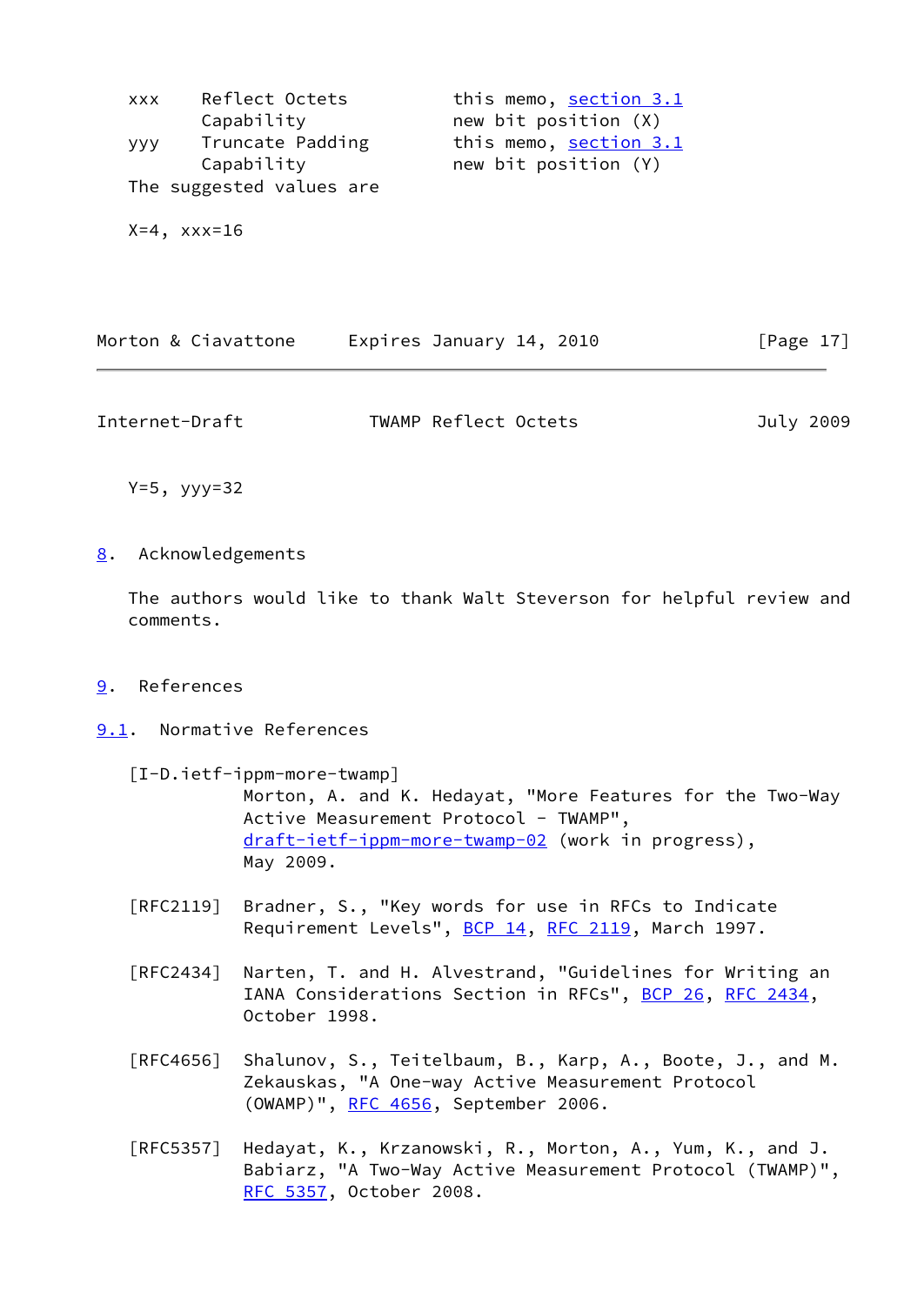# <span id="page-20-0"></span>[9.2](#page-20-0). Informative References

 $\begin{bmatrix} x \end{bmatrix}$  "".

|                                                                                               | Morton & Ciavattone Expires January 14, 2010 | [Page $18$ ] |
|-----------------------------------------------------------------------------------------------|----------------------------------------------|--------------|
| Internet-Draft                                                                                | TWAMP Reflect Octets                         | July 2009    |
| Authors' Addresses                                                                            |                                              |              |
| Al Morton<br>AT&T Labs<br>200 Laurel Avenue South<br>Middletown,, NJ 07748<br><b>USA</b>      |                                              |              |
| Phone: +1 732 420 1571<br>Fax: +1 732 368 1192<br>Email: acmorton@att.com<br>URI:             | http://home.comcast.net/~acmacm/             |              |
| Len Ciavattone<br>AT&T Labs<br>200 Laurel Avenue South<br>Middletown,, NJ 07748<br><b>USA</b> |                                              |              |
| Phone: +1 732 420 1239<br>Fax:<br>Email: lencia@att.com<br>URI:                               |                                              |              |